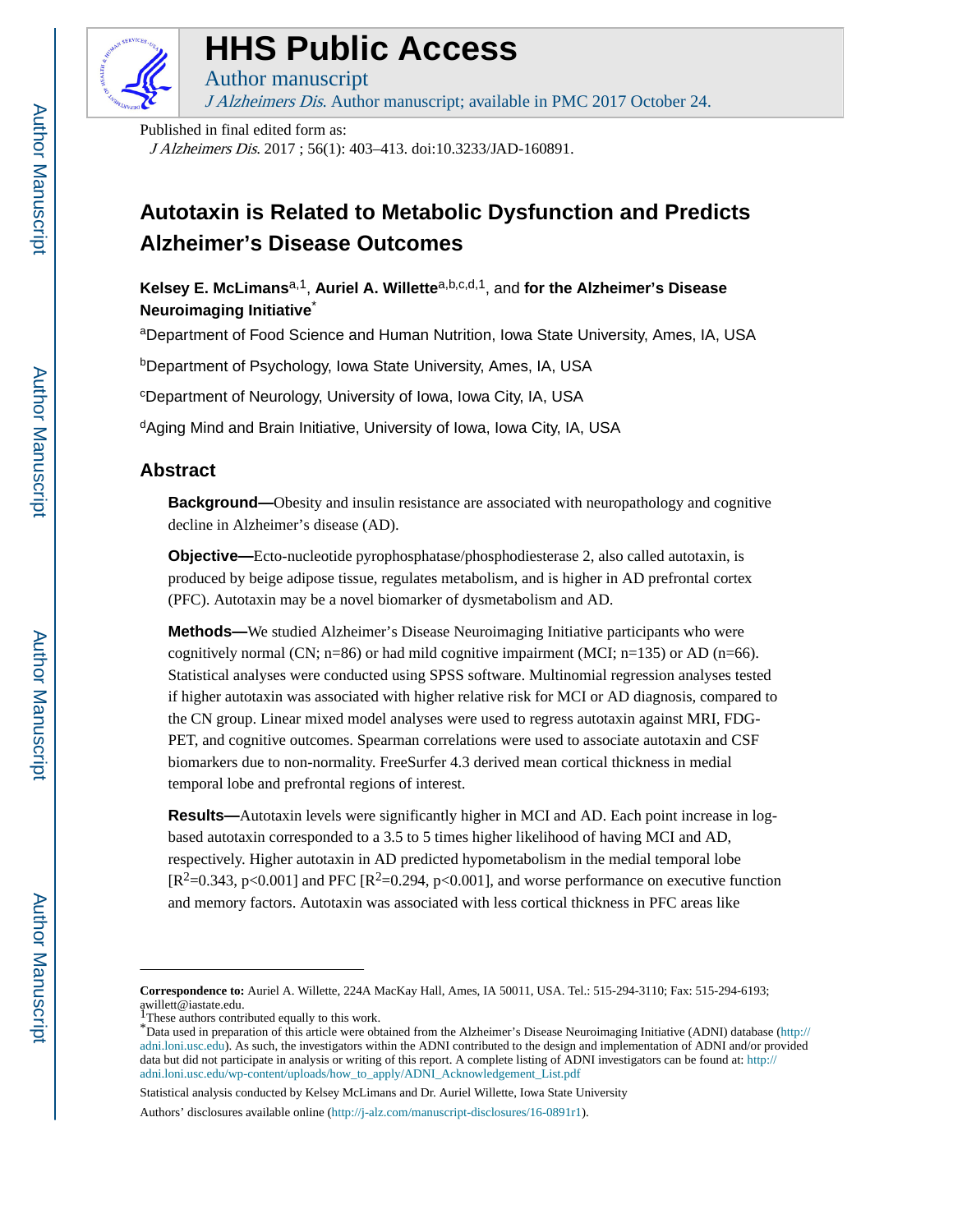orbitofrontal cortex  $[R^2=0.272, p<0.001]$ , as well as levels of total tau, p-tau<sup>181</sup>, and total tau/  $Aβ<sub>1–42</sub>$ .

**Conclusions—**These results are comparable to previous reports using insulin resistance. CSF autotaxin may be a useful dysmetabolism biomarker for examining AD outcomes and risk.

#### **Keywords**

diabetes mellitus; fluorodeoxyglucose F18; insulin resistance; mild cognitive impairment; MRI; positron emission tomography

# **INTRODUCTION**

Recent studies link obesity and metabolic dysfunction to decreased gray matter volume, less glucose metabolism, and other factors that contribute to Alzheimer's disease (AD)[1–4]. Obesity may give rise to cerebral ischemia, which in turn is associated with brain tissue degeneration [5]. Additionally, obese individuals are more likely to have higher insulin resistance (IR), defined as the progressive inability for insulin to bind to its receptor [6]. IR is correlated with temporal and frontal amyloid deposition and brain atrophy in late middleaged participants at risk for AD [2, 7], as well as less glucose metabolism in cognitively normal (CN) elders [8] and AD participants [1]. Resulting oxidative stress may induce cell damage in the brain [9].

Numerous studies have also linked obesity with neuroinflammation and subsequent neurodegeneration, as induced by blood-brain barrier damage or microglial activation in the hippocampi of mice [9, 10]. Rats fed a high fat diet showed increased microglial activation as well as higher levels of the chaperone Hsp72, which are neuroprotective responses to brain injury [11]. Such high fat feeding also upregulates the expression of proinflammatory cytokines in the hypothalamus of rodents [12]. High levels of C-reactive protein, an inflammation marker, have been associated with increased white matter damage in individuals free of dementia [13]. Amylin oligomers and plaques were present in diabetic patients' temporal lobe gray matter and absent in controls [14]. In a subsequent study, rats that overexpressed human amylin in the pancreas had elevated levels of brain proinflammatory cytokines, as well as suppressed anti-inflammatory expression [15].

While it is increasingly clear that metabolic dysregulation may play a role in AD, there are currently no established biomarkers in cerebrospinal fluid (CSF) that may reflect central metabolic dysfunction. CSF insulin may not be a reliable biomarker because individuals with type 2 diabetes show reduced insulin uptake in the brain, potentially due to reduced transport across the blood-brain barrier when an individual maintains constant high blood insulin levels [8]. Ecto-nucleotide pyrophosphatase/phosphodiesterase 2 (ENPP2), also known as autotaxin, is an enzyme derived from beige adipose that aids in glucose metabolism regulation and adipose tissue expansion [16] and has been shown to be elevated in the brains of AD subjects versus controls [17]. Autotaxin expression is an outcome of the accumulation of triglycerides in the adipocyte [18]. Autotaxin is mostly expressed in the human brain, placenta, ovary, and small intestine, and stimulates the formation of lysophosphatidic acid (LPA) [19].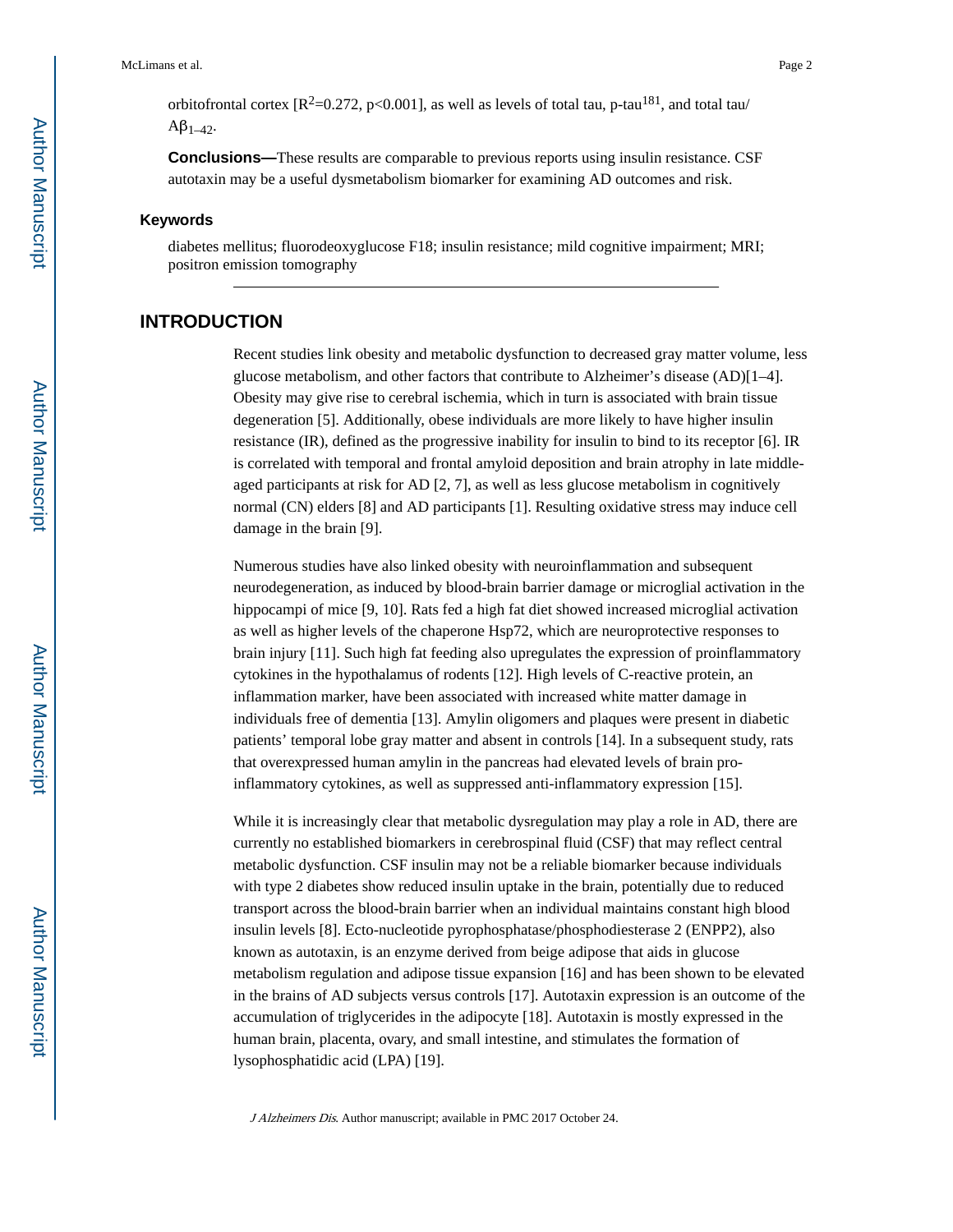In the central nervous system, leptomeningeal cells in the pia mater, as well as astrocytes and oligodendrocytes, are hypothesized to secrete autotaxin [20]. LPA is a lipid-based growth factor and signaling molecule found in all mammalian cells, which promotes the generation of tissue fibrosis in vivo and in vitro, as well as neurotransmitter release and cell contraction and aggregation via utilization of G protein-coupled receptors [21, 22]. Rat neuronal cell culture work indicates that LPA administration leads to cortical folding and premature differentiation of cells [22]. Normal weight mice who were injected with LPA showed deficits in insulin response to glucose, and pancreatic beta-cells showed impaired insulin release when exposed to LPA [23]. Intriguingly, rats administered LPA showed increased blood-brain barrier permeability, suggesting that the effects of elevated autotaxin levels may be due to central and systemic factors [24]. EDG-2, an LPA receptor gene, is overexpressed in growing preadipocytes and may be an important regulator of adipose tissue development [25]. Obese women display positive correlations between serum autotaxin and fasting glucose [26]. Curiously, body mass index (BMI) and autotaxin showed no significant correlation in this cohort, indicating that autotaxin may be more of a product of IR, as opposed to the extent of obesity in an individual.

Importantly, some evidence suggests that autotaxin may play a role in AD, whereas the role of other metabolic biomarkers may be less clear. Individuals with AD-like dementia showed significantly higher gene expression of autotaxin in the frontal cortex, as compared to control brains [17]. Additional research is warranted to elucidate the association of high autotaxin levels with established AD biomarkers, cognitive function, and prefrontal cortex (PFC) and medial temporal lobe (MTL) brain volume and glucose metabolism in AD. PFC was a target area because our previous associations with IR are most consistent in that region [7, 8, 27–29], and that obesity across the lifespan is consistently associated with prefrontal atrophy [3]. Additionally, autotaxin in AD has only been examined in frontal cortices [17]. MTL is relevant to AD onset and progression, and we have shown that it is also sensitive to metabolic dysfunction.

In this study, data from the Alzheimer's Disease Neuroimaging Initiative (ADNI) were used to examine CSF autotaxin peptide levels among 287 individuals  $(75.06 \pm 6.89$  years of age) who were diagnosed as being CN or having late mild cognitive impairment (MCI) due to AD or early AD. Autotaxin was regressed against cortical thickness (CT) and fluorodeoxyglucose (FDG) values in PFC and MTL, to examine if autotaxin was related to frontal and temporal atrophy and hypometabolism akin to our findings with IR [7, 8, 27, 28]. Relationships with neuropsychological function and traditional CSF biomarkers were also ascertained. The purpose of this study was to determine if CSF-derived autotaxin may be a biomarker for metabolic dysfunction in the brain and could be associated with AD neurological outcomes.

# **MATERIALS AND METHODS**

#### **Participants**

Data from 287 adults aged 56 to 89 were obtained from the Alzheimer's Disease Neuroimaging Initiative (ADNI) database ([http://adni.loni.usc.edu\)](http://adni.loni.usc.edu). The ADNI was launched in 2003 as a public-private partnership, led by Principal Investigator Michael W.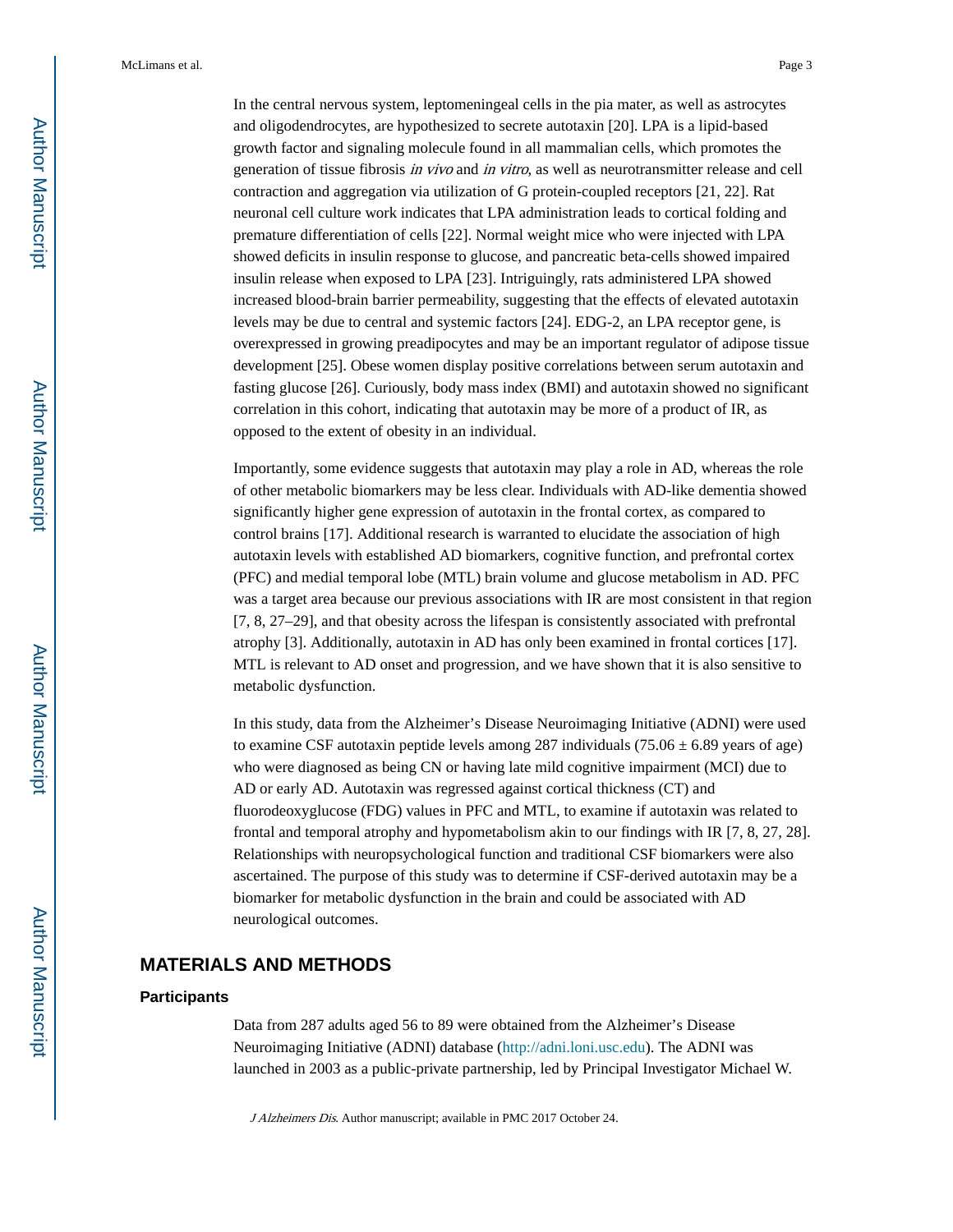Weiner, MD. The primary goal of ADNI has been to test whether serial magnetic resonance imaging (MRI), positron emission tomography (PET), other biological markers, and clinical and neuropsychological assessment can be combined to measure the progression of MCI and early AD. For up-to-date information, see [http://www.adni-info.org.](http://www.adni-info.org) Written informed consent was obtained from all ADNI participants at their respective ADNI sites. The ADNI protocol was approved by site-specific institutional review boards. Baseline mass spectrometry data for autotaxin was available for 86 CN, 135 MCI, and 66 AD participants. By month 24, MCI participants were classified as either remaining stable (MCI-S, n=80) or progressing to AD (MCI-P, n=55). CN subjects had MMSE scores between 24 and 30, a CDR score of 0, and no dementia. Participants were classified as MCI if they had an MMSE score between 24 and 30, a CDR score of 0.5, complaints of memory loss, and objective memory loss measured on the Wechsler Memory Scale Logical Memory II. Probable AD was defined as MMSE scores between 20 and 26, a CDR score of 0.5 or 1.0, and meeting NINCDS/ADRDA criteria for probable AD. For additional information, see ADNI Procedures Manual [\(http://adni.loni.usc.edu](http://adni.loni.usc.edu)). Details of the consensus procedure by the ADNI Conversion Committee are described elsewhere[1]. Other baseline data included demographics, structural MRI for PFC and MTL CT, neural glucose metabolism as determined by FDG uptake, APOE4 genotype, CSF and serum biomarkers, BMI, and neuropsychological performance. While amyloid imaging was also of interest, baseline scans were not analyzed due to small sample size (n=20).

#### **Mass spectrometry and fasting glucose**

Data were downloaded from the Biomarkers Consortium CSF Proteomics MRM dataset. As described previously[29], the ADNI Biomarkers Consortium Project investigated the extent to which selected peptides, measured with mass spectrometry (MS), could discriminate among disease states. Briefly, Multiple Reaction Monitoring-MS (MRM-MS) was used for targeted quantitation of 567 peptides representing 221 proteins in a single run (Caprion Proteome Inc., Montreal, QC, Canada). Analyte values of ENPP2 are in arbitrary signal units on a natural log scale. Fasting insulin was assayed using a plasma multiplex immunoassay panel ([http://adni.loni.usc.edu/\)](http://adni.loni.usc.edu/). Fasting glucose was derived from a standard laboratory test. Insulin and glucose were used to calculate the homeostatic model assessment, HOMA-IR [30]. Analyses for this report focused on the autotaxin peptide WWGGQPLWITATK. This peptide performed better in predicting glucose metabolism and cortical thickness than ENPP2 SYPEILTLK in preliminary stepwise regression analyses. To confirm that autotaxin reflected central dysmetabolism, established metabolic and inflammatory biomarkers in CSF were regressed against autotaxin, including insulin-like growth factor binding protein 2 (IGFBP2) peptides, pyruvate kinase isozymes M1/M2, neurosecretory protein VGF, fructose-bisphosphate aldolase A, cholecystokinin and IL-6 receptor [31, 32]. These were the only metabolic or metabolic-related indices available in the CSF for ADNI.

#### **APOE genotype**

The ADNI Biomarker Core at the University of Pennsylvania conducted APOE ε4 genotyping. We characterized participants as being "non-APOE4" (i.e., zero APOE ε4 alleles) or "APOE4" (i.e., one to two APOE ε4 alleles).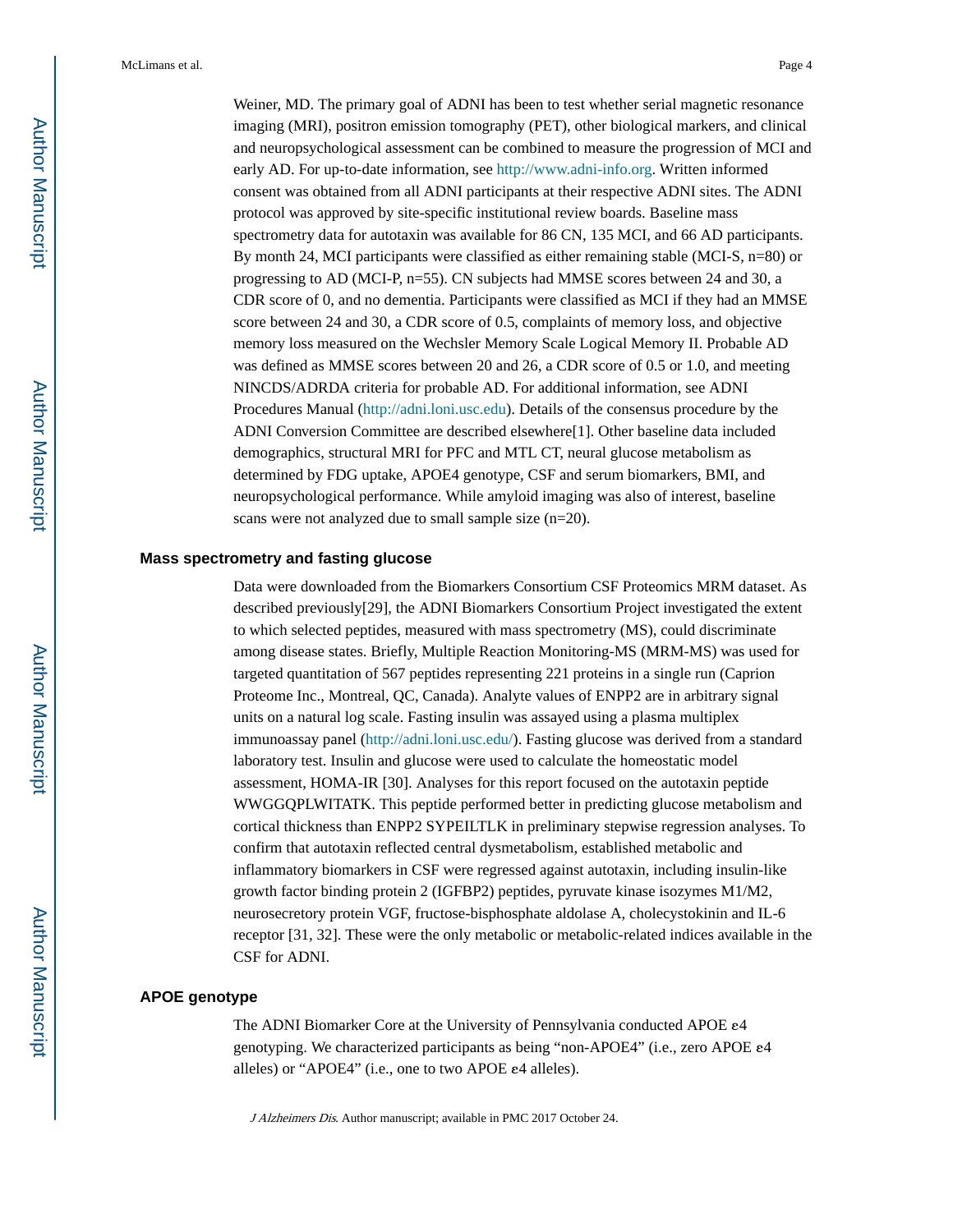#### **Amyloid and tau CSF biomarkers**

CSF sample collection, processing, and quality control of p-tau<sub>181</sub>, total tau, and  $A\beta_{1-42}$  are described in the ADNI1 protocol manual [\(http://adni.loni.usc.edu/](http://adni.loni.usc.edu/)) and Shaw et al. [33].

#### **Clinical and cognitive assessments**

Baseline global cognition and assessment scores included the Mini-Mental State Examination (MMSE), clinical dementia rating-sum of boxes (CDR-sob), and AD assessment scale-cognitive subscale 11 (ADAS-cog11). The ADNI1 procedures manual describes diagnostic criteria [\(http://adni.loni.usc.edu/](http://adni.loni.usc.edu/)). The various tests that comprise executive function and memory factor are described elsewhere[34].

#### **MRI**

T1-weighted images, collected on 1.5T MR imaging units with a resolution of  $1.25 \times 1.25 \times$ 1.25 mm [35], were pre-processed using FreeSurfer 4.3 [36]. As described previously [2], this software corrects for motion, deskulls, bias corrects, segments, and parcellates gray and white matter into labeled cortical areas. We chose to examine CT instead of volume, as CT is typically considered a more sensitive index of gray matter pathology in participants who are at-risk [37] or have AD [38]. To contain type 1 error, we first explored one broad region of interest (ROI) in bilateral prefrontal cortex and one ROI in bilateral medial temporal lobe, followed by finer grained associations in sub-ROI if an initial omnibus analysis in a given broad ROI was significant. In the PFC, bilateral sub-ROIs included: 1) pars orbitalis; 2) pars triangularis; 3) caudal middle frontal; 4) rostral middle frontal; 5) superior frontal; 6) frontal pole; 7) lateral orbitofrontal; and 8) medial orbitofrontal. These areas are very similar to ROI chosen in previous reports on metabolic dysfunction with regional amyloid [2] and FDG [1]. In the MTL, bilateral sub-ROI included hippocampal volume (where CT is not calculated by FreeSurfer) and CT in: 1) medial temporal gyrus; 2) parahippocampal gyrus; and 3) entorhinal cortex. Bilateral pre-central gyrus was chosen as a control ROI, an area that shows little association with dysmetabolism and brain atrophy in middle-aged participants [7] or glucose metabolism in AD[1].

#### **FDG-PET**

Acquisition is described elsewhere [27, 39]. Images were resliced to a 1.5 mm<sup>3</sup> voxel resolution in a  $160 \times 160 \times 96$  spatial matrix, intensity normalized to pons to derive the standardized uptake volume ratio (SUVR), smoothed using an 8mm Gaussian kernel, and normalized to Montreal Neurological Institute space. Due to the poorer native resolution of the FDG-PET images and smoothing to reduce noise, only the two broad ROI in PFC and medial temporal lobe were used. Similarly broad ROI have been used to examine relationships between dysmetabolism and FDG-PET [27].

#### **Statistical analyses**

All statistical analyses were conducted using SPSS 23.0 software (IBM Corp., Armonk, NY). All analysis models except for cognition included the following covariates: age at baseline, sex, BMI, APOE ε4 genotype, and either baseline diagnosis or MCI conversion. The random effect of Subject was also covaried. For executive function, memory and global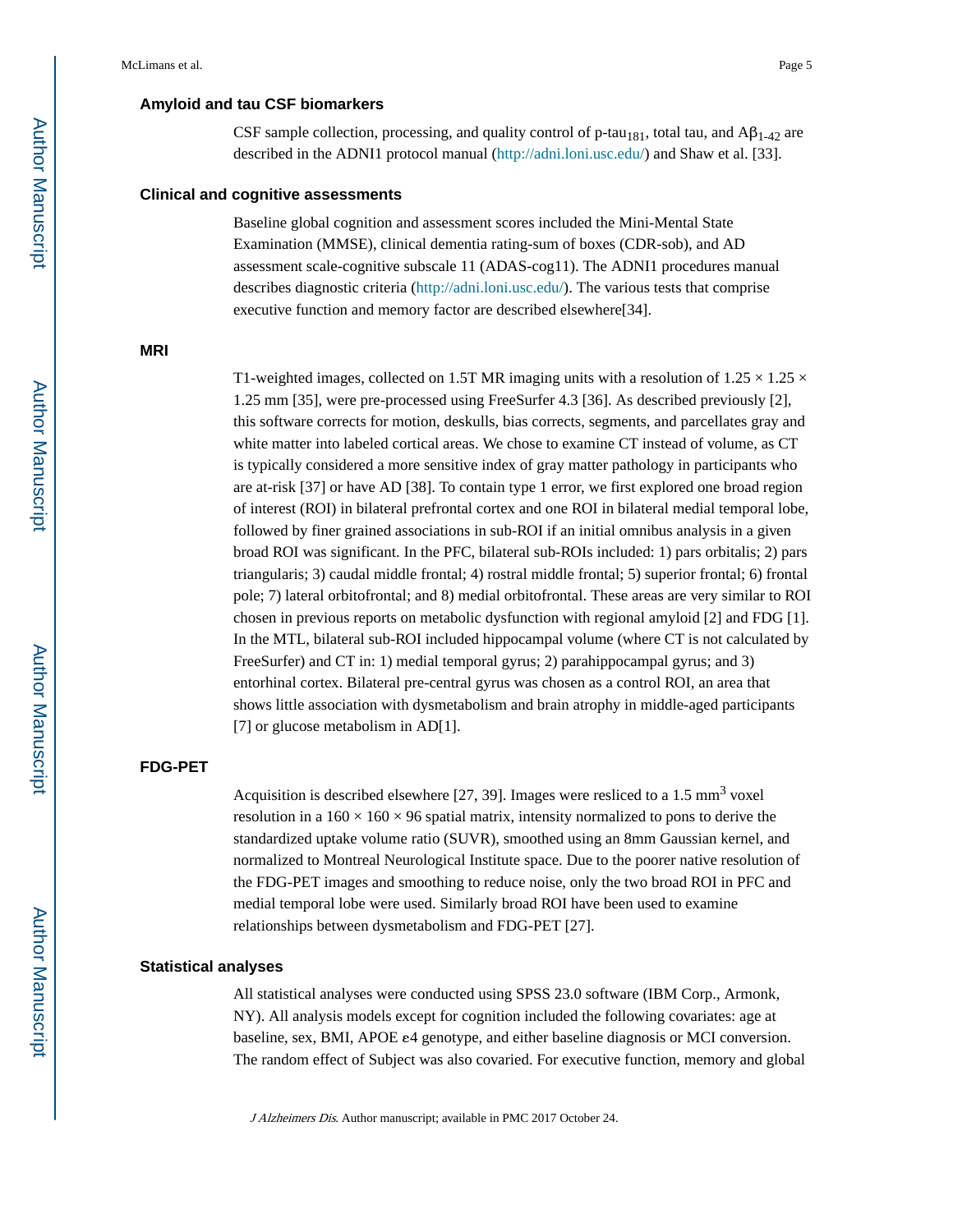assessments, education was added as a covariate but not baseline diagnosis or MCI conversion, because cognitive assessments directly inform how participants are clinically classified. Linear mixed models, followed by least significant differences (LSD) post-hoc tests, were used to test if autotaxin levels differed by baseline diagnosis (CN, MCI, AD) or MCI conversion (MCI-S or MCI-P). Multinomial regression analyses tested if higher autotaxin was associated with higher relative risk ratios for an MCI or AD diagnosis, with CN as the reference group. Logistic regression was similarly used to assess increased risk of being MCI-P relative to MCI-S based on autotaxin.

Mixed model analyses were also performed to regress autotaxin against metabolic, MRI, FDG-PET, and cognitive outcomes. The main effect of autotaxin and its interaction with baseline diagnosis or MCI conversion were tested in a given model. Previous work has suggested that systemic IR is associated with neural outcomes like less regional FDG-PET in AD, but show different relationships in MCI-S or MCI-P depending on the brain region [27]. For the MRI analyses, to robustly contain type 1 error, an initial multivariate repeated measures omnibus was initially conducted for a broad PFC or medial temporal ROI, as described elsewhere [40], where each ROI was composed of several sub-ROI selected a priori based on our prior work [1, 2]. Briefly, this technique determines if there is an overall significant association with all sub-ROIs, allowing subsequent analyses to investigate each sub-ROI to determine where omnibus signal was derived without Bonferroni or similar corrections [41]. Even so, as a further type 1 error check described by Willette et al. [27], Holm-Bonferroni correction [42] was used to adjust the family-wise error rate to 0.05. Specifically, for a significant follow-up interaction for a given sub-ROI, autotaxin levels were regressed against CT for CN, MCI, and AD separately, or 3 null hypotheses per ROI. A p value of 0.017 was needed among one of the groups to achieve significance, followed by 0.025 and 0.050.

Lastly, as described by the ADNI Biomarker Core [29], CSF and plasma analyte values were log-transformed to achieve normality. With the exception of AD biomarkers, all variables had homoscedastic variance and a normal distribution. Due to violations in regression diagnostics for p-tau<sub>181</sub>, total tau, and  $A\beta_{1-42}$  (see below), the non-parametric Spearman's statistic was used to correlate autotaxin and CSF biomarker values.

# **RESULTS**

#### **Demographics and data summary**

Summary information is listed in Table 1. All variables were normally distributed except for A $\beta_{1-42}$  (D=0.130, p<0.001), Total tau (D=0.121, p<0.001), and p-tau (D=0.104, p<0.001), as fit against normal Q-Q plots was non-linear. Data transforms did not resolve non-normality. Non-parametric correlations were therefore conducted between autotaxin and CSF amyloid and tau biomarkers.

#### **Baseline diagnosis: differences in autotaxin levels**

Linear mixed models showed a main effect of baseline clinical diagnosis on autotaxin [F(2,286)=3.100, p=0.047]. There was a significant increase in log-scaled autotaxin from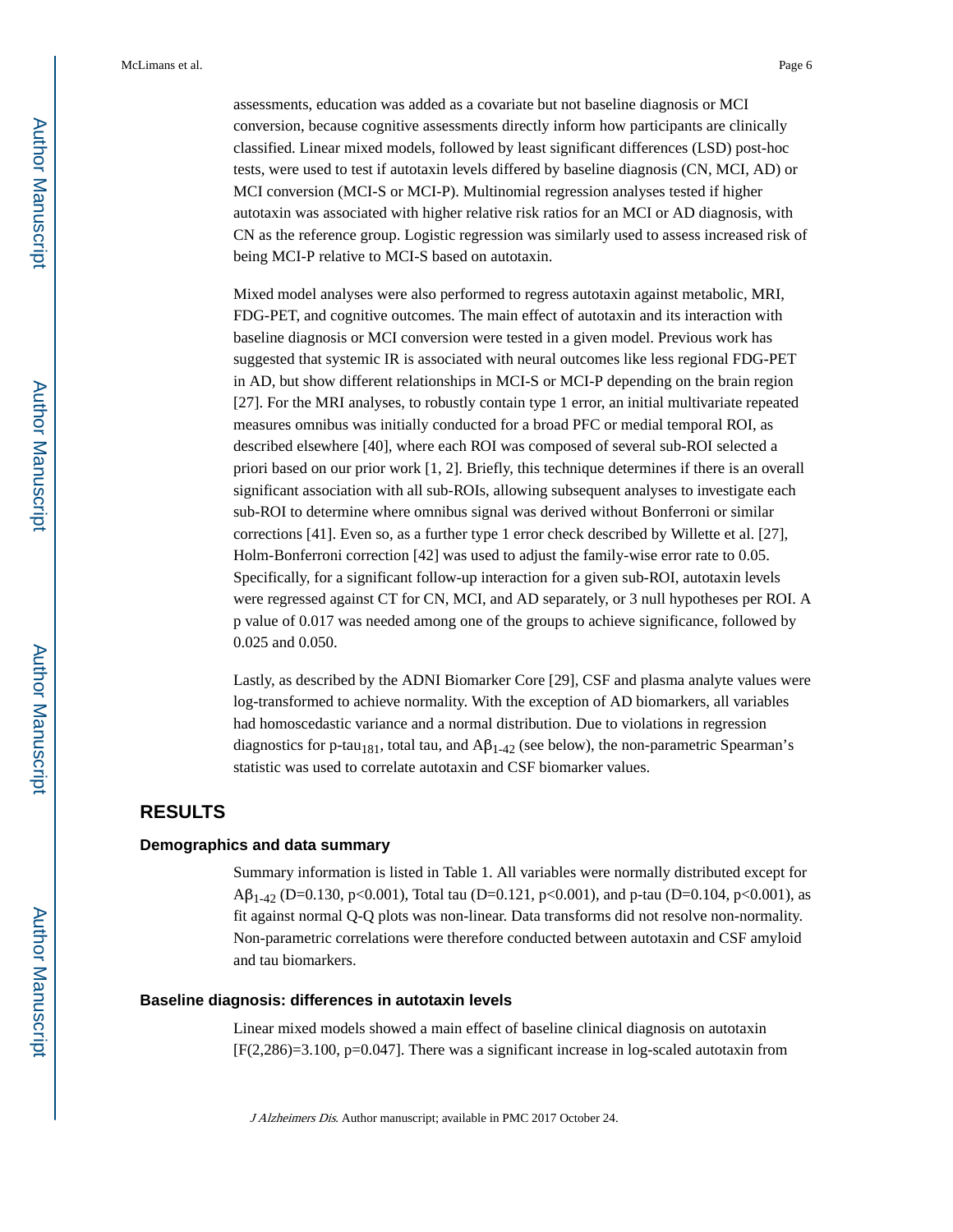CN to either MCI [Mean Difference±SE=0.078±0.036, p=0.029] or AD [Mean Difference ±SE=0.094±0.043, p=0.029], but not between MCI and AD [Mean Difference  $\pm$ SE=0.016 $\pm$ 0.038, p=0.665].

As a follow-up analysis, multinomial logistic regression was then used to examine if CSF autotaxin expression predicted an increased likelihood of being MCI or AD. The reference group was CN. The likelihood ratio statistic  $[\chi^2 = 5.990, p = 0.050]$  indicated that higher autotaxin levels predicted a higher Odds Ratio for being MCI [β±SE=1.248±0.605, OR=3.485, 95% CI=1.065 to 11.397, Wald=4.264, p=0.039] or AD [β±SE=1.597±0.747, OR=4.940, 95% CI=1.134 to 21.351, Wald=4.574, p=0.032]. These results suggest that autotaxin levels were higher in memory impaired versus CN participants, and that per point increase in log-based autotaxin values corresponded to a roughly 3.5 to 5 times increase in the odds of having some degree of clinically relevant memory impairment. For MCI conversion by 24 months, there was no significant difference between MCI-S and MCI-P. Baseline autotaxin levels also did not predict likelihood of MCI conversion  $[\chi^2=0.177,$ p=0.674].

#### **Associations of autotaxin with metabolic and inflammatory indices**

Next, to validate autotaxin as an energy metabolism biomarker, CSF autotaxin levels were regressed against total body mass, peripheral and CSF metabolic and inflammatory biomarkers (Table 2), as well as used to predict likelihood of having pre-diabetes or type 2 diabetes. We found that higher autotaxin was related to higher fasting glucose, several established biomarkers of metabolism in the CSF, CSF interleukin-6, and that higher levels per point increase reflected a 300% greater likelihood of having pre-diabetes or type 2 diabetes.

#### **ROI analysis: PFC and MTL CT**

For bilateral PFC CT, a multivariate omnibus was conducted in one broad PFC ROI incorporating several sub-ROI from FreeSurfer areas, to minimize type 1 error [41]. The main effect of autotaxin and its interaction with baseline diagnosis were investigated. The interaction tested if autotaxin differentially predicted less CT among CN, MCI, or AD participants. There was a marginal, within-subject Regions  $\times$  Baseline Diagnosis  $\times$ Autotaxin interaction after Huynh-Feldt correction [F(14,1200)=1.784, p=0.066], which became significant after removing one outlier with a high autotaxin value (18.31) [F(14,1197)=2.031, p=0.032]. As indicated in Table 3, even after applying Holm-Bonferroni correction, higher autotaxin was associated with thinner CT in most PFC sub-ROI for AD participants, such as medial orbitofrontal cortex (Fig. 1A) and only in Pars Orbitalis for MCI, while the CN group showed negative and positive associations. By contrast, the omnibus for the one broad medial temporal ROI was non-significant, where further analyses were not pursued to guard against type 1 error. In the pre-central gyrus control region, there was no significant main effect of autotaxin or interaction with baseline diagnosis.

#### **ROI analysis: PFC and MTL glucose metabolism**

For FDG-PET, an Autotaxin \* Baseline Diagnosis interaction [F(2,146)=3.106, p=0.048] showed that higher autotaxin predicted less glucose uptake in the broad PFC ROI for AD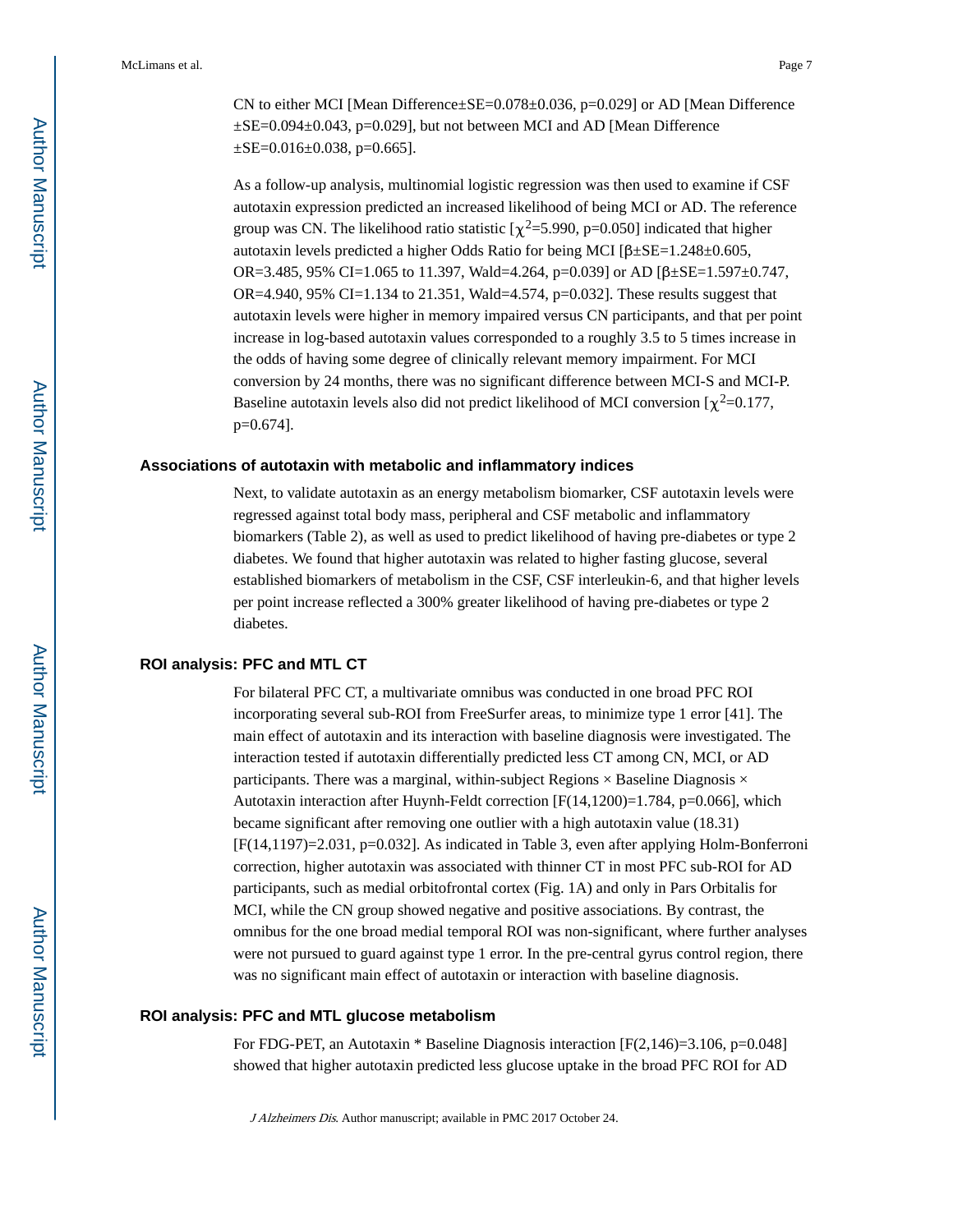subjects  $[\beta \pm SE = -0.127 \pm 0.027, t(1,35) = -4.708, p < 0.001]$ , marginally for CN  $[\beta$  $\pm$ SE=-0.074 $\pm$ 0.041, t(1,35)= -1.822, p=0.077] and not for MCI [ $\beta$  $\pm$ SE=0.043 $\pm$ 0.029,  $t(1,70)=1.497$ , p=0.139]. Removal of the same autotaxin outlier from the PFC CT analysis did not affect the association in the AD group  $[\beta \pm SE = -0.116 \pm 0.032, T(1,34) = -3.610,$ p=0.001] (Fig. 1B). In addition, the Autotaxin \* MCI Conversion interactions were nonsignificant for PFC.

Similar relationships were seen in the broad temporal ROI. A Baseline Diagnosis \* Autotaxin interaction  $[F(2,146)=14.175 \text{ p} < 0.001]$  revealed that higher autotaxin was associated with less MTL glucose metabolism in AD  $\beta \pm SE = -0.586 \pm 0.026$ , t(1,37)= -4.334 p<0.001] and CN participants [β±SE=-0.429±0.049, t(1,35)= -2.773 p=0.009], but not in MCI  $[\beta \pm SE = 0.189 \pm 0.027, t(1,72) = 1.619 \text{ p} = 0.110]$ .

FDG uptake in the pre-central gyrus control region did not show a main effect of autotaxin or interaction with baseline diagnosis or MCI conversion.

#### **Cognition: global and executive function factor scores**

As shown in Table 4, separate linear mixed models indicated that per point increase in autotaxin, scores were lower for the executive function and memory factors, but not for global cognition and function scores.

#### **CSF biomarkers: A**β**1–42, total tau, and p-tau**

Across all participants, the Spearman's statistic showed that higher autotaxin was associated with higher levels of total tau, p-tau<sub>181</sub>, and total tau/A $\beta_{1-42}$  (Table 5).

#### **DISCUSSION**

In this study, we hypothesized that CSF-derived autotaxin may be a biomarker for brain metabolic dysfunction relevant to AD. Strikingly, higher autotaxin predicted less bilateral PFC and MTL glucose uptake in individuals with AD, with similar effects seen in bilateral PFC CT. Results also showed that participants who had MCI or AD had significant increased log-scaled autotaxin. IR shows a similar relationship with PFC and MTL FDG-PET in late middle-aged participants [28], and among aged CN adults with type 2 diabetes [8] or AD [27], where the ADNI AD group for the previous report and this cohort show similar results.

Higher autotaxin correlated with established metabolic biomarkers and higher risk for prediabetes and type 2 diabetes. CSF ENPP2 was moderately associated with peripheral fasting glucose, but not BMI, where others have noted similar findings [26]. Furthermore, per point increase in autotaxin, executive function and memory factor scores were lower. Similarly, a decreased insulin sensitivity index in rhesus monkeys [43] was associated with less PFC gray matter and mediated worse motor-planning executive function performance. Higher HOMA-IR in aged humans with AD was also related to less MTL and PFC glucose metabolism [27], respectively mediating worse memory and executive function factor scores (unpublished data). Several studies have found similar associations between metabolic dysfunction, PFC outcomes, and executive function. Diabetes was significantly associated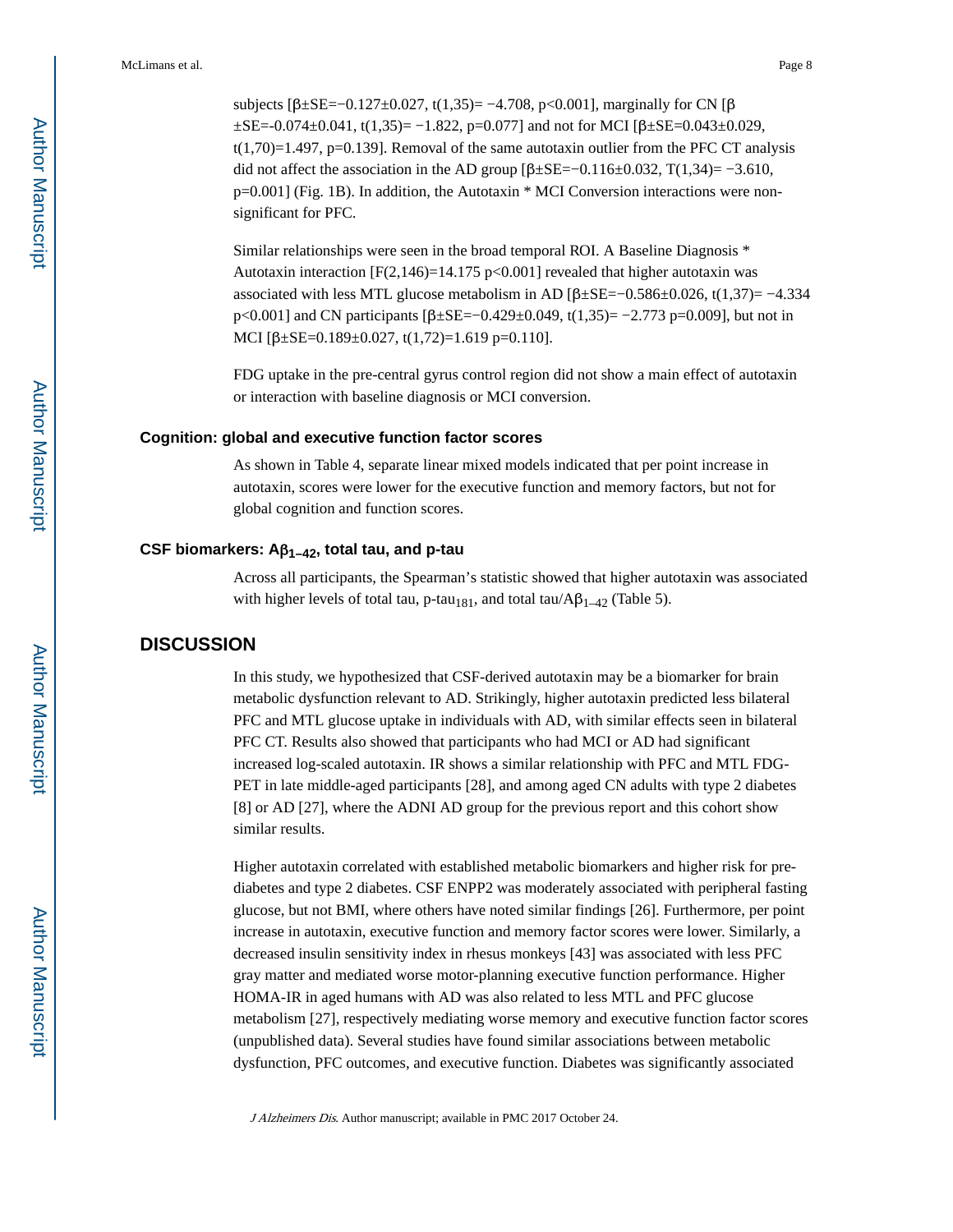with worse cognitive performance and attention deficit in young adults without dementia [44]. In a cohort of bariatric surgery patients, as HOMA-IR levels decreased following the surgery, cognition scores improved [45]. Taken together, autotaxin shows a pattern of relationships with established metabolism biomarkers, MTL and PFC-specific outcomes, and related cognitive dysfunction that may reflect central dysmetabolism and is similar to our previous findings with IR.

Autotaxin was also positively correlated with levels of total tau, p-tau<sub>181</sub>, total tau/A $\beta_{1-42}$ , as well as p-tau<sub>181</sub>/A $\beta_{1-42}$  to a marginal degree. This pattern suggests that CSF autotaxin predicts AD neuropathology in a manner similar to dysmetabolism. Chronic application of insulin *in vitro* in human cortical stem cells appeared to induce insulin resistance and inhibit tau dephosphorylation [46]. Higher IR among cognitively normal, APOE4 late middle-aged participants also predicted higher total tau and phosphorylated tau [47], but not CSF amyloid. Amyloidosis is scant in this late middle-aged cohort, but does show modest regional associations with higher IR [2]. ADNI did not have enough baseline amyloid scans (n=20) to warrant analysis with autotaxin.

This brings to question the underlying mechanism behind the correlation of autotaxin and AD-related outcomes. Individuals with high autotaxin may be more likely to be obese, causing an increase in IR, ischemia, and oxidative stress. Results of our study showed a weak association between systemic glucose and CSF autotaxin. As an alternative or interrelated mechanism, autotaxin stimulates the release of LPA, which may be detrimental [21, 22]. LPA has been shown to prompt neurite withdrawal and tau phosphorylation in neuroblastoma cells [48]. Addition of LPA to neuroblastoma cells led to increased immunoreactivity with antibodies that react with tau phosphorylation [17].

There are several study limitations to address. Regression diagnostic issues were encountered for total tau, p-tau<sub>181</sub>, and  $A\beta_{1-42}$ , requiring non-parametric analyses. Autotaxin levels did not differ in MCI conversion or contribute to MCI conversion risk, nor were there significant interactions with MCI conversion, which may be due to small sample size. Instead, baseline values were widely dispersed in the MCI converter group. This mirrors IR MCI interactions [1]. No associations were found with Aβ levels, but there were significant associations with tau and  $p$ -tau<sub>181</sub>, as well as tau to amyloid ratios. Given that the mass spectrometry panel was only available at baseline, we were unable to longitudinally assess autotaxin levels and various outcomes. While longitudinal predictions would be useful, it was beyond the scope of this report, which was to systematically assess if autotaxin may be a relevant AD biomarker. While autotaxin was associated with fasting glucose, it was surprising that it was not associated with systemic insulin or HOMA-IR. This may be because insulin was derived from a plasma multiplex, and the values are lower than ELISA. Nonetheless, autotaxin was associated with fasting glucose, risk for pre-diabetes and type 2 diabetes, and was associated with many established metabolic factors in CSF. It also shows a pattern of results comparable to HOMA-IR and either brain atrophy or FDG-PET[7, 27, 28]. The non-significance of MTL ROI CT was unexpected; however, it also provides direction for future research. Glucagon-like peptide-1 (GLP-1) may be a potential element in this phenomenon. GLP-1 stimulates the release of insulin as well as downregulates the release of glucagon and breakdown of amyloid-β protein precursor [49]. GLP-1 receptor production in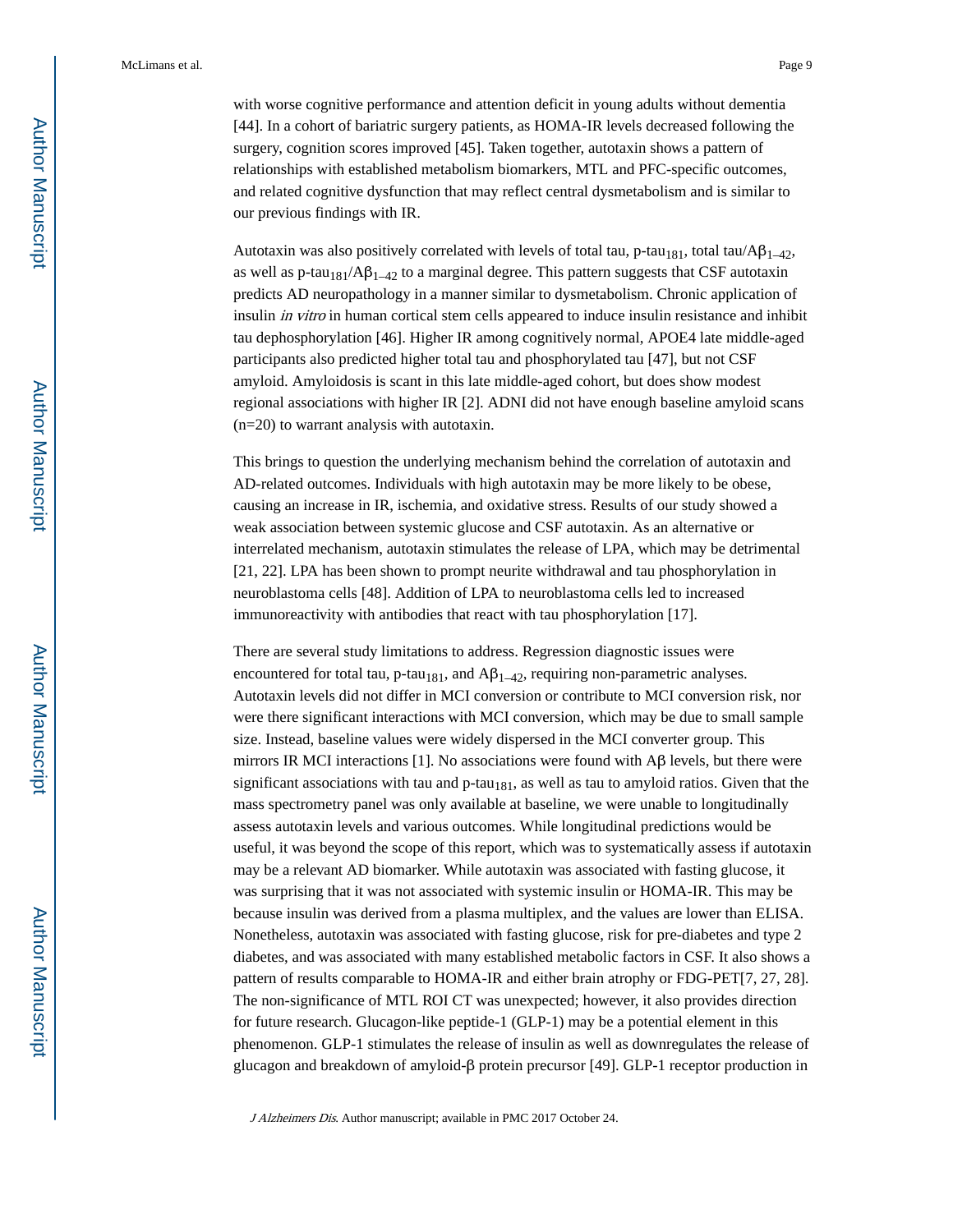the aged mouse medial PFC was decreased compared to young mice, but no similar relationship was seen in the hippocampal regions [49].

In summary, this study demonstrates that CSF-derived autotaxin in elders correlated with greater odds for having MCI or AD, hyperglycemia, AD neuropathology related to total tau, p-tau<sub>181</sub>, and the total tau/ $\mathsf{A}\beta_{1-42}$  ratio, less gray matter CT in PFC, hypometabolism in PFC and MTL, and worse executive function and memory scores. These results support the theory that autotaxin may be an indicator of central dysmetabolism for a variety of AD outcomes. Further replication is necessary to determine if autotaxin predicts AD and tracks certain aspects of the disease. Future clinical and animal model work should consider examining this biomarker and its applications as a potential target for pharmacologic therapies in the setting of glucose dysregulation and AD. Such work should also examine how autotaxin predicts changes in these outcomes over time.

# **Acknowledgments**

This study was funded by Iowa State University and NIH AG047282. Neither funding source had any involvement in the report.

Data collection and sharing for this project were funded by the ADNI (National Institutes of Health Grant U01- AG-024904) and Department of Defense ADNI (award number W81XWH-12-2-0012). ADNI is funded by the National Institute on Aging, the National Institute of Biomedical Imaging and Bioengineering, and through generous contributions from the Alzheimer's Association and the Alzheimer's Drug Discovery Foundation. The Canadian Institutes of Health Research is providing funds to support ADNI clinical sites in Canada. Private-sector contributions are facilitated by the Foundation for the National Institutes of Health [\(http://www.fnih.org\)](http://www.fnih.org). The grantee organization is the Northern California Institute for Research and Education, and the study is coordinated by the Alzheimer's Disease Cooperative Study at the University of California, San Diego. ADNI data are disseminated by the Laboratory for Neuro Imaging at the University of Southern California. The data used in the preparation of this article were obtained from the ADNI database [\(http://adni.loni.usc.edu\)](http://adni.loni.usc.edu). As such, the investigators within the ADNI contributed to the design and implementation of ADNI and/or provided data but did not participate in analysis or writing of this report.

## **References**

- 1. Willette AA, Modanlo N, Kapogiannis D, Alzheimer's Disease Neuroimaging Initiative. Insulin resistance predicts medial temporal hypermetabolism in mild cognitive impairment conversion to Alzheimer disease. Diabetes. 2015; 64:1933–1940. [PubMed: 25576061]
- 2. Willette AA, Johnson SC, Birdsill AC, Sager MA, Christian B, Baker LD, Craft S, Oh J, Statz E, Hermann BP, Jonaitis EM, Koscik RL, La Rue A, Asthana S, Bendlin BB. Insulin resistance predicts brain amyloid deposition in late middle-aged adults. Alzheimers Dement. 2015; 11:504– 510 e501. [PubMed: 25043908]
- 3. Willette AA, Kapogiannis D. Does the brain shrink as the waist expands? Ageing Res Rev. 2015; 20:86–97. [PubMed: 24768742]
- 4. Pannacciulli N, Del Parigi A, Chen K, Le DSNT, Reiman EM, Tataranni PA. Brain abnormalities in human obesity: A voxel-based morphometric study. NeuroImage. 2006; 31:1419–1425. [PubMed: 16545583]
- 5. de la Torre JC, Čada A, Nelson N, Davis G, Sutherland RJ, Gonzalez-Lima F. Reduced cytochrome oxidase and memory dysfunction after chronic brain ischemia in aged rats. Neuroscience Letters. 1997; 223:165–168. [PubMed: 9080458]
- 6. Goldstein BJ. Insulin resistance as the core defect in type 2 diabetes mellitus. The American Journal of Cardiology. 2002; 90:3–10.
- 7. Willette AA, Xu G, Johnson SC, Birdsill AC, Jonaitis EM, Sager MA, Hermann BP, La Rue A, Asthana S, Bendlin BB. Insulin Resistance, Brain Atrophy, and Cognitive Performance in Late Middle–Aged Adults. Diabetes Care. 2013; 36:443–449. [PubMed: 23069842]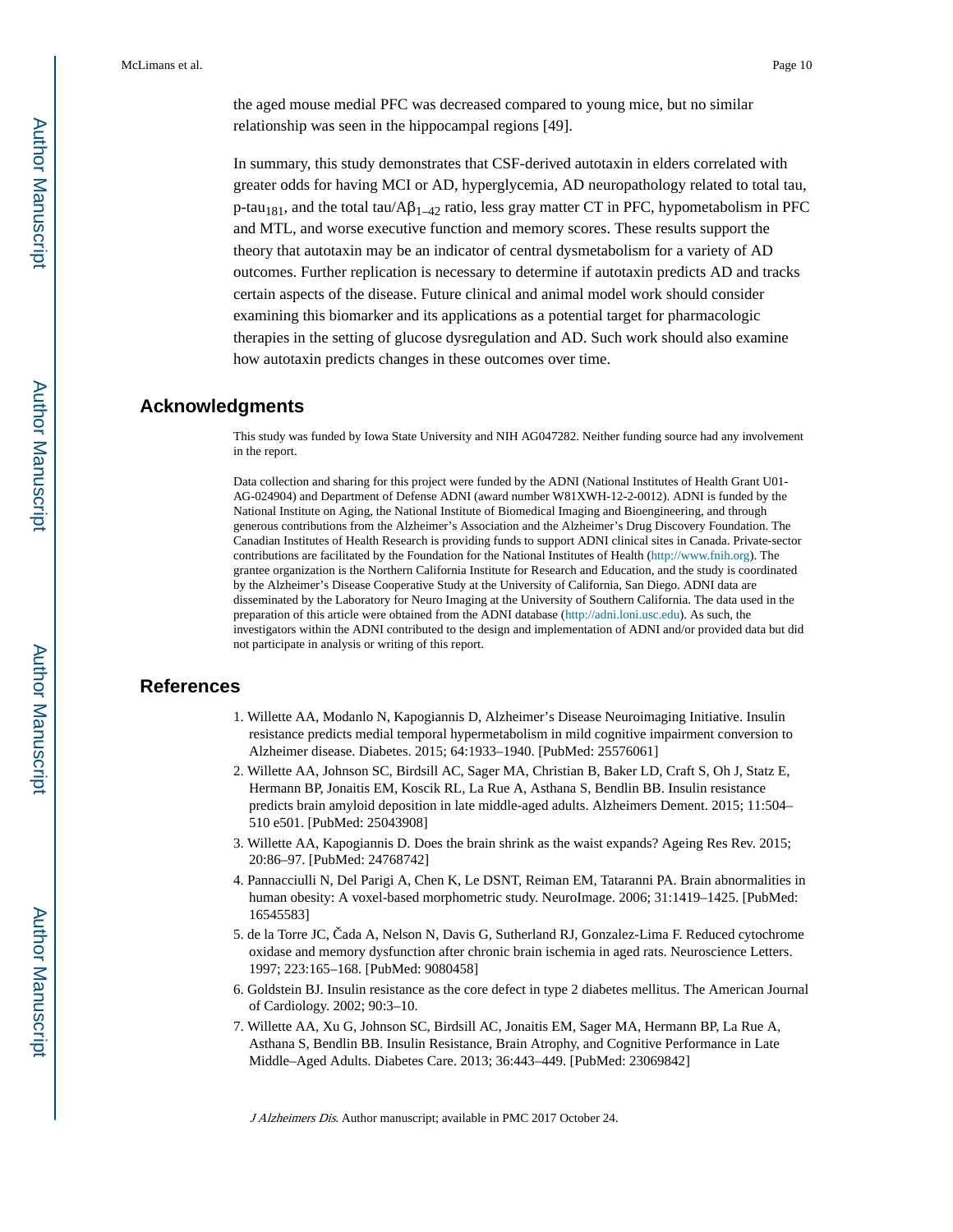- 8. Baker LD, Cross D, Minoshima S, Belongia D, Watson GS, Craft S. Insulin resistance is associated with Alzheimer-like reductions in regional cerebral glucose metabolism for cognitively normal adults with pre-diabetes or early type 2 diabetes. Arch Neurol. 2011; 68:51–57. [PubMed: 20837822]
- 9. Tucsek Z, Toth P, Sosnowska D, Gautam T, Mitschelen M, Koller A, Szalai G, Sonntag WE, Ungvari Z, Csiszar A. Obesity in Aging Exacerbates Blood–Brain Barrier Disruption, Neuroinflammation, and Oxidative Stress in the Mouse Hippocampus: Effects on Expression of Genes Involved in Beta-Amyloid Generation and Alzheimer's Disease. The Journals of Gerontology Series A: Biological Sciences and Medical Sciences. 2014; 69:1212–1226.
- 10. Castanon N, Luheshi G, Layé S. Role of neuroinflammation in the emotional and cognitive alterations displayed by animal models of obesity. Frontiers in Neuroscience. 2015; 9:229. [PubMed: 26190966]
- 11. Thaler JP, Yi CX, Schur EA, Guyenet SJ, Hwang BH, Dietrich MO, Zhao X, Sarruf DA, Izgur V, Maravilla KR, Nguyen HT, Fischer JD, Matsen ME, Wisse BE, Morton GJ, Horvath TL, Baskin DG, Tschop MH, Schwartz MW. Obesity is associated with hypothalamic injury in rodents and humans. J Clin Invest. 2012; 122:153–162. [PubMed: 22201683]
- 12. De Souza CT, Araujo EP, Bordin S, Ashimine R, Zollner RL, Boschero AC, Saad MJA, Velloso LA. Consumption of a fat-rich diet activates a proinflammatory response and induces insulin resistance in the hypothalamus. Endocrinology. 2005; 146:4192–4199. [PubMed: 16002529]
- 13. van Dijk EJ, Prins ND, Vermeer SE, Vrooman HA, Hofman A, Koudstaal PJ, Breteler MMB. Creactive protein and cerebral small-vessel disease – The Rotterdam Scan Study. Circulation. 2005; 112:900–905. [PubMed: 16061741]
- 14. Jackson K, Barisone GA, Diaz E, Jin LW, DeCarli C, Despa F. Amylin deposition in the brain: A second amyloid in Alzheimer disease? Annals of Neurology. 2013; 74:517–526. [PubMed: 23794448]
- 15. Srodulski S, Sharma S, Bachstetter AB, Brelsfoard JM, Pascual C, Xie XS, Saatman KE, Van Eldik LJ, Despa F. Neuroinflammation and neurologic deficits in diabetes linked to brain accumulation of amylin. Molecular Neurodegeneration. 2014; 9
- 16. Nishimura S, Nagasaki M, Okudaira S, Aoki J, Ohmori T, Ohkawa R, Nakamura K, Igarashi K, Yamashita H, Eto K, Uno K, Hayashi N, Kadowaki T, Komuro I, Yatomi Y, Nagai R. ENPP2 contributes to adipose tissue expansion and insulin resistance in diet-induced obesity. Diabetes. 2014; 63:4154–4164. [PubMed: 24969110]
- 17. Umemura K, Yamashita N, Yu X, Arima K, Asada T, Makifuchi T, Murayama S, Saito Y, Kanamaru K, Goto Y, Kohsaka S, Kanazawa I, Kimura H. Autotaxin expression is enhanced in frontal cortex of Alzheimer-type dementia patients. Neurosci Lett. 2006; 400:97–100. [PubMed: 16529861]
- 18. Ferry G, Tellier E, Try A, Gres S, Naime I, Simon MF, Rodriguez M, Boucher J, Tack I, Gesta S, Chomarat P, Dieu M, Raes M, Galizzi JP, Valet P, Boutin JA, Saulnier-Blache JS. Autotaxin is released from adipocytes, catalyzes lysophosphatidic acid synthesis, and activates preadipocyte proliferation. J Biol Chem. 2003; 278:18162–18169. [PubMed: 12642576]
- 19. Goding JW, Grobben B, Slegers H. Physiological and pathophysiological functions of the ectonucleotide pyrophosphatase/phosphodiesterase family. Biochim Biophys Acta. 2003; 1638:1–19. [PubMed: 12757929]
- 20. Sato K, Malchinkhuu E, Muraki T, Ishikawa K, Hayashi K, Tosaka M, Mochiduki A, Inoue K, Tomura H, Mogi C, Nochi H, Tamoto K, Okajima F. Identification of autotaxin as a neurite retraction-inducing factor of PC12 cells in cerebrospinal fluid and its possible sources. Journal of Neurochemistry. 2005; 92:904–914. [PubMed: 15686493]
- 21. Rancoule C, Viaud M, Gres S, Viguerie N, Decaunes P, Bouloumie A, Langin D, Bascands JL, Valet P, Saulnier-Blache JS. Pro-fibrotic activity of lysophosphatidic acid in adipose tissue: in vivo and in vitro evidence. Biochim Biophys Acta. 2014; 1841:88–96. [PubMed: 24120919]
- 22. Lin ME, Herr DR, Chun J. Lysophosphatidic acid (LPA) receptors: signaling properties and disease relevance. Prostaglandins Other Lipid Mediat. 2010; 91:130–138. [PubMed: 20331961]
- 23. Rancoule C, Dusaulcy R, Treguer K, Gres S, Attane C, Saulnier-Blache JS. Involvement of autotaxin/lysophosphatidic acid signaling in obesity and impaired glucose homeostasis. Biochimie. 2014; 96:140–143. [PubMed: 23639740]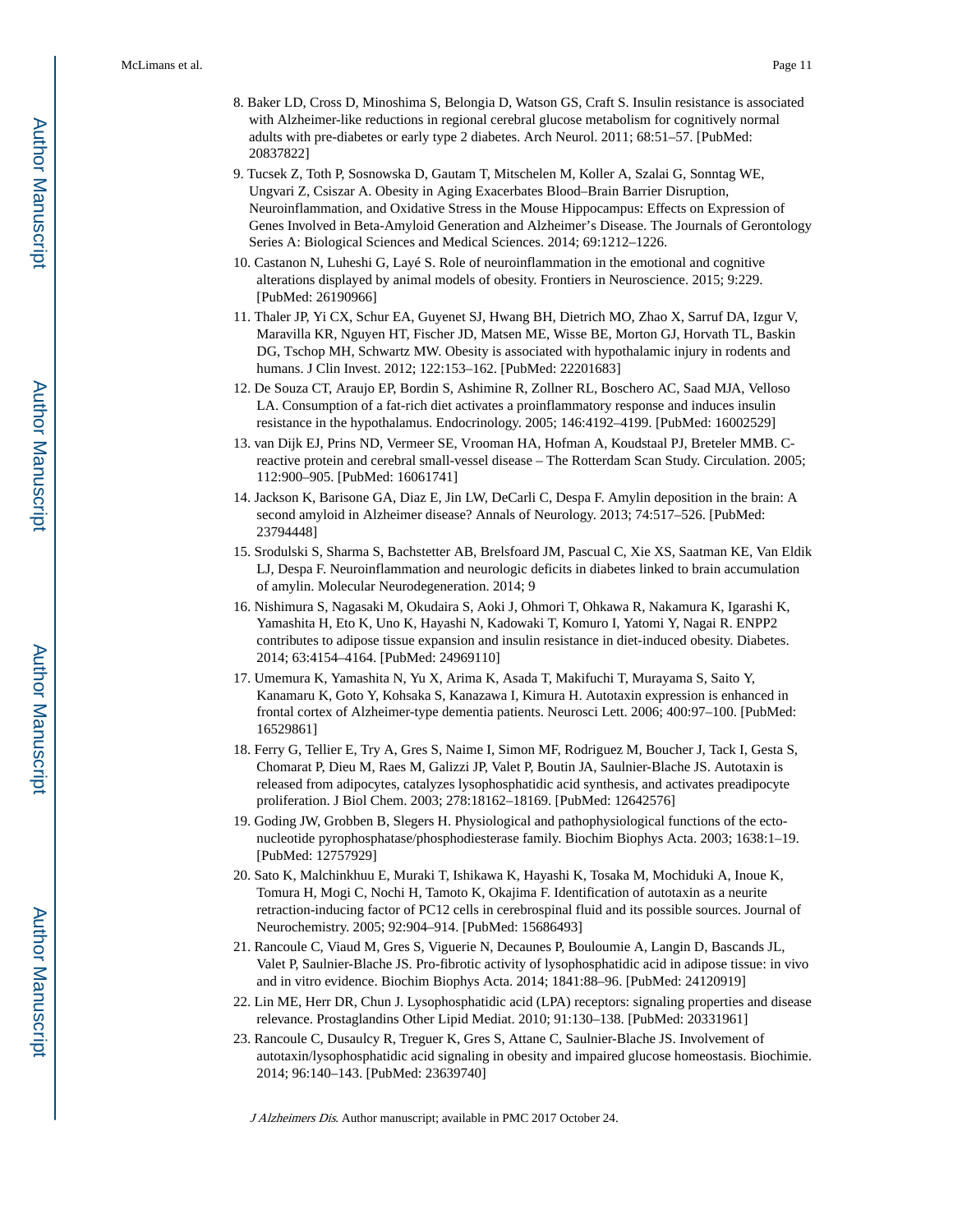- 24. On NH, Savant S, Toews M, Miller DW. Rapid and reversible enhancement of blood-brain barrier permeability using lysophosphatidic acid. Journal of Cerebral Blood Flow and Metabolism. 2013; 33:1944–1954. [PubMed: 24045401]
- 25. Pages C, Daviaud D, An SZ, Krief S, Lafontan M, Valet P, Saulnier-Blache JS. Endothelial differentiation gene-2 receptor is involved in lysophosphatidic acid-dependent control of 3T3F442A preadipocyte proliferation and spreading. Journal of Biological Chemistry. 2001; 276:11599–11605. [PubMed: 11152468]
- 26. Rachakonda VP, Reeves VL, Aljammal J, Wills RC, Trybula JS, DeLany JP, Kienesberger PC, Kershaw EE. Serum autotaxin is independently associated with hepatic steatosis in women with severe obesity. Obesity (Silver Spring). 2015; 23:965–972. [PubMed: 25865747]
- 27. Willette AA, Modanlo N, Kapogiannis D. Insulin Resistance Predicts Medial Temporal Hypermetabolism in Mild Cognitive Impairment Conversion to Alzheimer Disease. Diabetes. 2015; 64:1933–1940. [PubMed: 25576061]
- 28. Willette AA, Bendlin BB, Starks EJ, Birdsill AC, Johnson SC, Christian BT, Okonkwo OC, La Rue A, Hermann BP, Koscik RL, Jonaitis EM, Sager MA, Asthana S. Association of Insulin Resistance With Cerebral Glucose Uptake in Late Middle-Aged Adults at Risk for Alzheimer Disease. JAMA Neurol. 2015; 72:1013–1020. [PubMed: 26214150]
- 29. Spellman DS, Wildsmith KR, Honigberg LA, Tuefferd M, Baker D, Raghavan N, Nairn AC, Croteau P, Schirm M, Allard R, Lamontagne J, Chelsky D, Hoffmann S, Potter WZ, Alzheimer's Disease Neuroimaging Iniative, Foundation for NIH Biomarkers Core CSF Proteomics Project Team. Development and evaluation of a multiplexed mass spectrometry based assay for measuring candidate peptide biomarkers in Alzheimer's Disease Neuroimaging Initiative (ADNI) CSF. Proteomics Clin Appl. 2015; 9:715–731. [PubMed: 25676562]
- 30. Matthews DR, Hosker JP, Rudenski AS, Naylor BA, Treacher DF, Turner RC. Homeostasis model assessment: insulin resistance and beta-cell function from fasting plasma glucose and insulin concentrations in man. Diabetologia. 1985; 28:412–419. [PubMed: 3899825]
- 31. Zurbig P, Jahn H. Use of proteomic methods in the analysis of human body fluids in Alzheimer research. Electrophoresis. 2012; 33:3617–3630. [PubMed: 23160951]
- 32. Reeves VL, Trybula JS, Wills RC, Goodpaster BH, Dube JJ, Kienesberger PC, Kershaw EE. Serum autotaxin/ENPP2 correlates with insulin resistance in older humans with obesity. Obesity. 2015; 23:2371–2376. [PubMed: 26727116]
- 33. Shaw LM, Vanderstichele H, Knapik-Czajka M, Figurski M, Coart E, Blennow K, Soares H, Simon AJ, Lewczuk P, Dean RA, Siemers E, Potter W, Lee VMY, Trojanowski JQ, Alzheimer's Disease Neuroimaging I. Qualification of the analytical and clinical performance of CSF biomarker analyses in ADNI. Acta neuropathologica. 2011; 121:597–609. [PubMed: 21311900]
- 34. Mukherjee S, Trittschuh E, Gibbons LE, Mackin RS, Saykin A, Crane PK. Dysexecutive and amnesic AD subtypes defined by single indicator and modern psychometric approaches: relationships with SNPs in ADNI. Brain imaging and behavior. 2012; 6:649–660. [PubMed: 23161456]
- 35. Jack CR Jr, Bernstein MA, Fox NC, Thompson P, Alexander G, Harvey D, Borowski B, Britson PJ, J LW, Ward C, Dale AM, Felmlee JP, Gunter JL, Hill DL, Killiany R, Schuff N, Fox-Bosetti S, Lin C, Studholme C, DeCarli CS, Krueger G, Ward HA, Metzger GJ, Scott KT, Mallozzi R, Blezek D, Levy J, Debbins JP, Fleisher AS, Albert M, Green R, Bartzokis G, Glover G, Mugler J, Weiner MW. The Alzheimer's Disease Neuroimaging Initiative (ADNI): MRI methods. J Magn Reson Imaging. 2008; 27:685–691. [PubMed: 18302232]
- 36. Fischl B, van der Kouwe A, Destrieux C, Halgren E, Segonne F, Salat DH, Busa E, Seidman LJ, Goldstein J, Kennedy D, Caviness V, Makris N, Rosen B, Dale AM. Automatically parcellating the human cerebral cortex. Cereb Cortex. 2004; 14:11–22. [PubMed: 14654453]
- 37. Burggren AC, Zeineh MM, Ekstrom AD, Braskie MN, Thompson PM, Small GW, Bookheimer SY. Reduced cortical thickness in hippocampal subregions among cognitively normal apolipoprotein E e4 carriers. Neuroimage. 2008; 41:1177–1183. [PubMed: 18486492]
- 38. Querbes O, Aubry F, Pariente J, Lotterie JA, Demonet JF, Duret V, Puel M, Berry I, Fort JC, Celsis P, Alzheimer's Disease Neuroimaging I. Early diagnosis of Alzheimer's disease using cortical thickness: impact of cognitive reserve. Brain. 2009; 132:2036–2047. [PubMed: 19439419]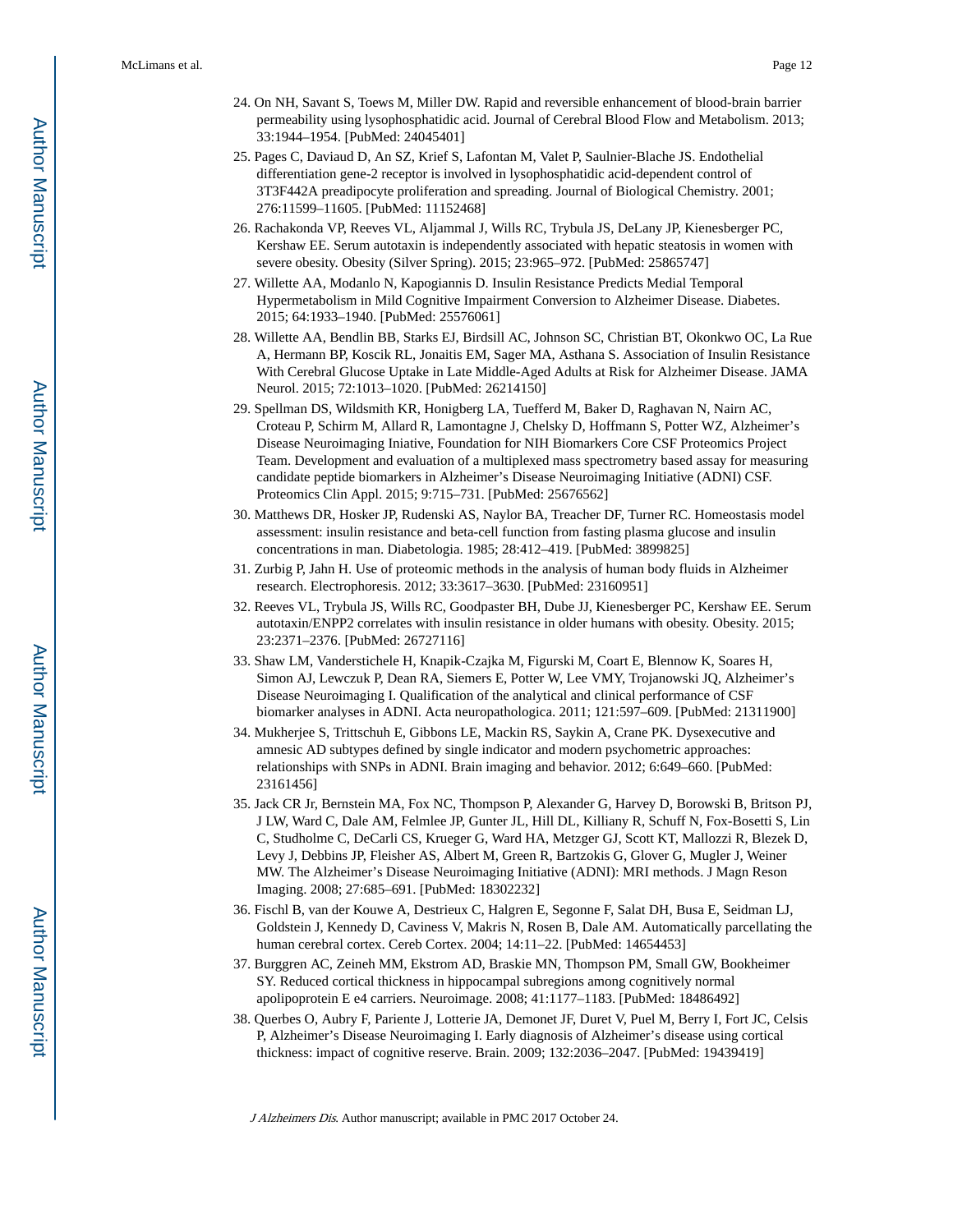- 39. Jagust WJ, Bandy D, Chen K, Foster NL, Landau SM, Mathis CA, Price JC, Reiman EM, Skovronsky D, Koeppe RA, Alzheimer's Disease Neuroimaging I. The Alzheimer's Disease Neuroimaging Initiative positron emission tomography core. Alzheimers Dement. 2010; 6:221– 229. [PubMed: 20451870]
- 40. Willette AA, Lubach GR, Knickmeyer RC, Short SJ, Styner M, Gilmore JH, Coe CL. Brain enlargement and increased behavioral and cytokine reactivity in infant monkeys following acute prenatal endotoxemia. Behav Brain Res. 2011; 219:108–115. [PubMed: 21192986]
- 41. Hummel TJ, Sligo JR. Empirical Comparison of Univariate and Multivariate Analysis of Variance Procedures. Psychological Bulletin. 1971; 76:49–57.
- 42. Holm S. A Simple Sequentially Rejective Multiple Test Procedure. Scandinavian Journal of Statistics. 1979; 6:65–70.
- 43. Willette AA, Bendlin BB, Colman RJ, Kastman EK, Field AS, Alexander AL, Sridharan A, Allison DB, Anderson R, Voytko M-L, Kemnitz JW, Weindruch RH, Johnson SC. Calorie Restriction Reduces the Influence of Glucoregulatory Dysfunction on Regional Brain Volume in Aged Rhesus Monkeys. Diabetes. 2012; 61:1036–1042. [PubMed: 22415875]
- 44. Weinstein G, Maillard P, Himali JJ, Beiser AS, Au R, Wolf PA, Seshadri S, DeCarli C. Glucose indices are associated with cognitive and structural brain measures in young adults. Neurology. 2015; 84:2329–2337. [PubMed: 25948725]
- 45. Galioto R, Alosco ML, Spitznagel MB, Strain G, Devlin M, Cohen R, Crosby RD, Mitchell JE, Gunstad J. Glucose regulation and cognitive function after bariatric surgery. J Clin Exp Neuropsychol. 2015; 37:402–413. [PubMed: 25875124]
- 46. Kim B, Figueroa-Romero C, Pacut C, Backus C, Feldman EL. Insulin Resistance Prevents AMPKinduced Tau Dephosphorylation through Akt-mediated Increase in AMPKSer-485 Phosphorylation. J Biol Chem. 2015; 290:19146–19157. [PubMed: 26100639]
- 47. Starks EJ, Patrick O'Grady J, Hoscheidt SM, Racine AM, Carlsson CM, Zetterberg H, Blennow K, Okonkwo OC, Puglielli L, Asthana S, Dowling NM, Gleason CE, Anderson RM, Davenport-Sis NJ, DeRungs LM, Sager MA, Johnson SC, Bendlin BB. Insulin Resistance is Associated with Higher Cerebrospinal Fluid Tau Levels in Asymptomatic APOEvarepsilon4 Carriers. J Alzheimers Dis. 2015; 46:525–533. [PubMed: 25812851]
- 48. Sun Y, Kim NH, Yang H, Kim SH, Huh SO. Lysophosphatidic acid induces neurite retraction in differentiated neuroblastoma cells via GSK-3beta activation. Mol Cells. 2011; 31:483–489. [PubMed: 21499833]
- 49. Ohshima R, Hotsumi K, Holscher C, Seki K. Age-related decrease in glucagon-like peptide-1 in mouse prefrontal cortex but not in hippocampus despite the preservation of its receptor. AJBIO. 2015; 3:11–27.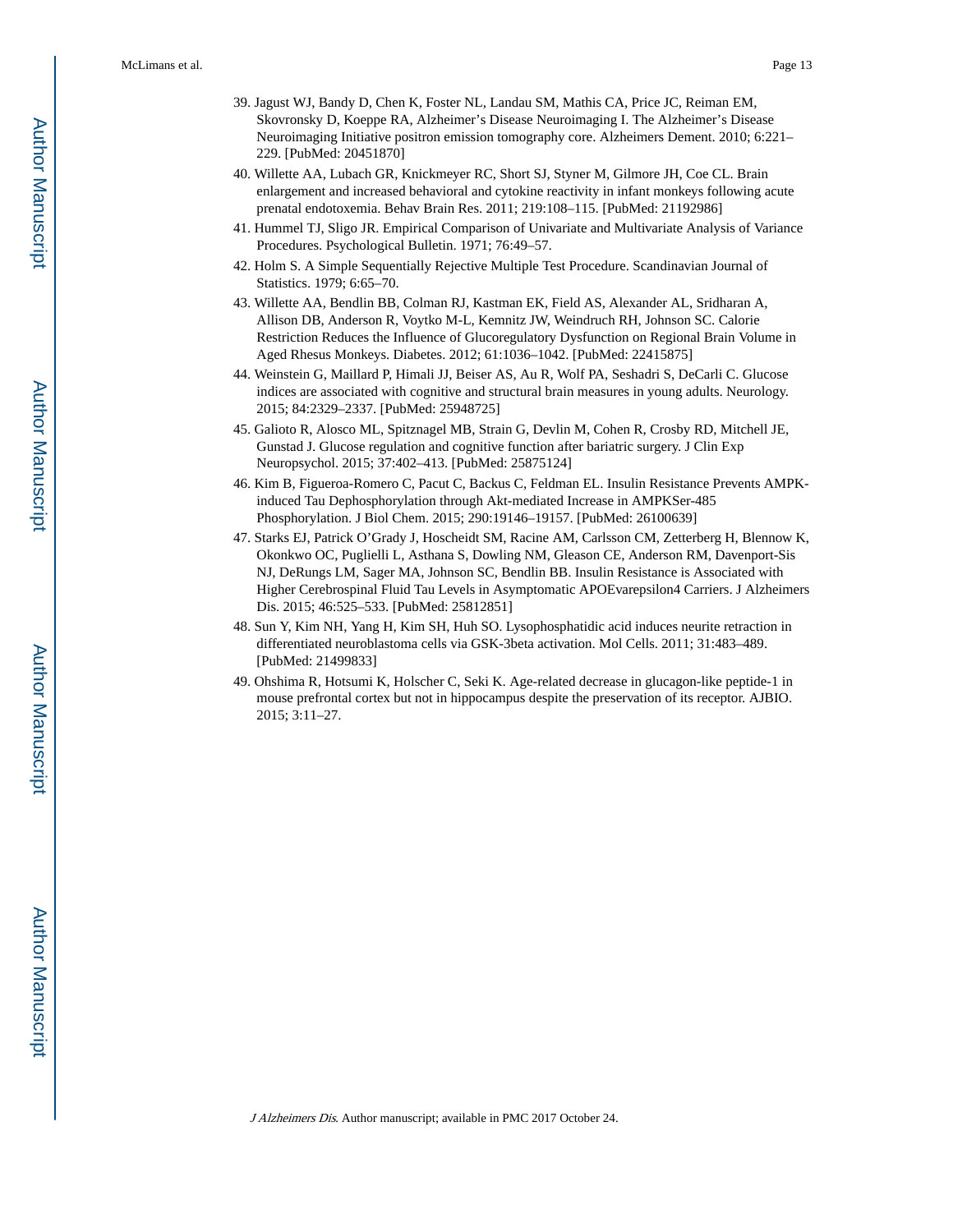McLimans et al. Page 14



## **Figure 1.**

Autotaxin and PFC region of interest analyses. The association between CSF autotaxin and baseline bilateral medial orbital PFC cortical thickness (A) or bilateral PFC FDG-PET glucose uptake (B), an index of glucose metabolism, among baseline diagnosis groups. The "blue circle", "green triangle", and "red star" symbols correspond to CN, MCI, and AD participants respectively. The  $R^2$  value refers to the proportion of variance in CT or FDG-PET uptake explained by autotaxin for a given group. \*\*\*  $p < 0.001$ .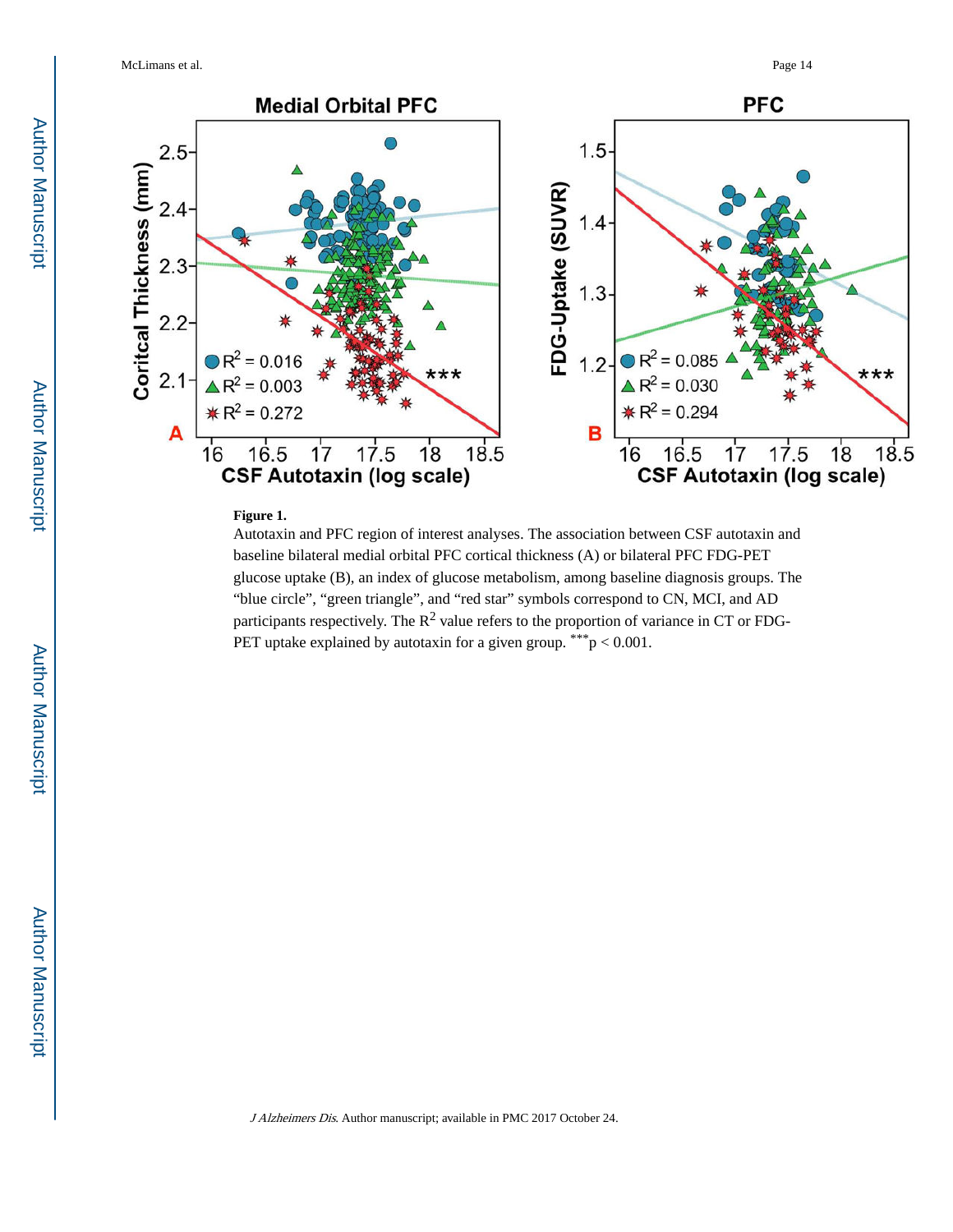| i<br>$\sim$ $\sim$ $\sim$ $\sim$ $\sim$ $\sim$ |
|------------------------------------------------|
|                                                |
| ı                                              |
|                                                |
| くそう こうこう                                       |

|               | 3                | ZС               | ą                                                                                    | <b>MCI-S</b>     | MCI-P            |
|---------------|------------------|------------------|--------------------------------------------------------------------------------------|------------------|------------------|
| Age           |                  |                  | $75.70 \pm 5.54$ $74.69 \pm 7.35$ $74.98 \pm 7.57$ $74.74 \pm 6.96$ $74.63 \pm 7.94$ |                  |                  |
| Female        | $\overline{4}$   | 4                | 29                                                                                   | 25               | σ                |
| Male          | $\overline{4}$   | 5                | 37                                                                                   | 55               | 36               |
| Education     | $15.64 \pm 2.97$ | $16.00 \pm 2.96$ | $15.11 \pm 2.96$                                                                     | $16.33 \pm 2.91$ | $15.51 \pm 3.00$ |
| APoE e4-      | 65               | 4                |                                                                                      |                  | 23               |
| APoE e4+      | ដ                |                  | 47                                                                                   | 39               | 52               |
| CDR-sob       | $0.02 \pm 0.11$  | $1.56 \pm 0.88$  | $4.34 \pm 1.56$                                                                      | $1.41 \pm 0.79$  | $1.77 \pm 0.97$  |
| <b>MMSE</b>   |                  |                  | $29.05 \pm 1.02$ $26.91 \pm 1.74$ $23.52 \pm 1.85$                                   | $27.35 \pm 1.62$ | $26.27 \pm 1.72$ |
| ADAS-cog11    | $6.05 \pm 2.90$  |                  | $11.72 \pm 4.33$ $18.88 \pm 6.71$ $10.70 \pm 4.05$ $13.19 \pm 4.32$                  |                  |                  |
| Memory factor | $0.98 + 0.50$    |                  | $-0.15 \pm 0.57$ $-0.91 \pm 0.55$ $0.45 \pm 0.57$ $-0.43 \pm 0.45$                   |                  |                  |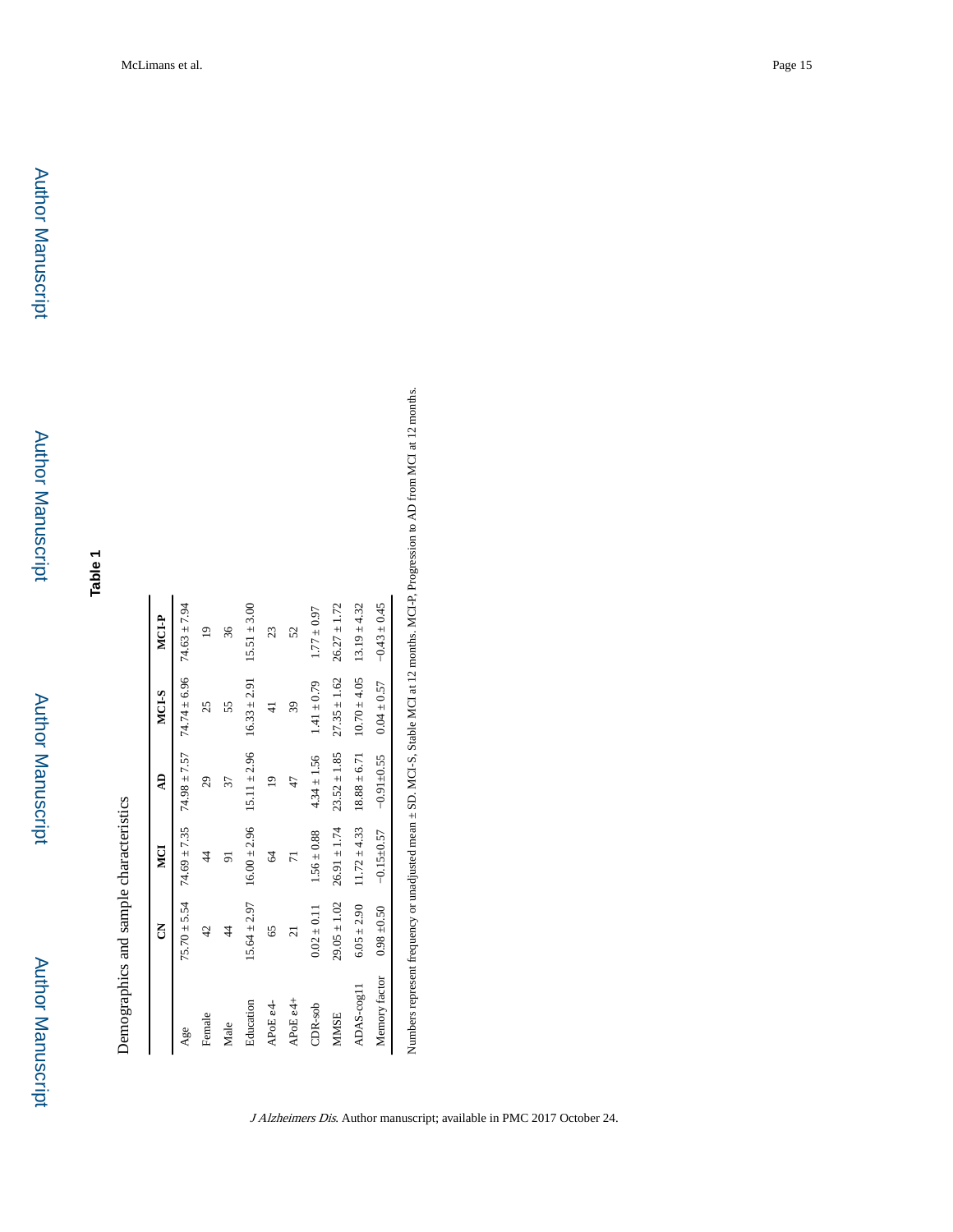#### **Table 2**

The association of autotaxin with CSF metabolic and inflammatory biomarkers.

|                                  | $\beta \pm SE$  | <b>F</b> value | p value |
|----------------------------------|-----------------|----------------|---------|
| Fructose-bisphosphate aldolase A | $0.415 + 0.097$ | 18.551         | < 0.001 |
| Cholecystokinin                  | $0.378 + 0.123$ | 9.369          | 0.002   |
| Pyruvate Kinase Isozymes M1/M2   | $0.576 + 0.108$ | 28 364         | < 0.001 |
| Neurosecretory protein VGF       | $0.574 + 0.162$ | 12.614         | < 0.001 |
| IGFBP2                           | $0.595 + 0.056$ | 114.899        | <0.001  |
| IL-6 receptor                    |                 |                |         |
| $\overline{C}N$                  | $0.102 + 0.011$ | 93.830         | <0.001  |
| MCI                              | $0.067 + 0.010$ | 45 705         | <0.001  |
| AD                               | $0.097 + 0.015$ | 41.301         | < 0.001 |

Model estimate beta values and SE of autotaxin for CSF metabolites and inflammation biomarkers.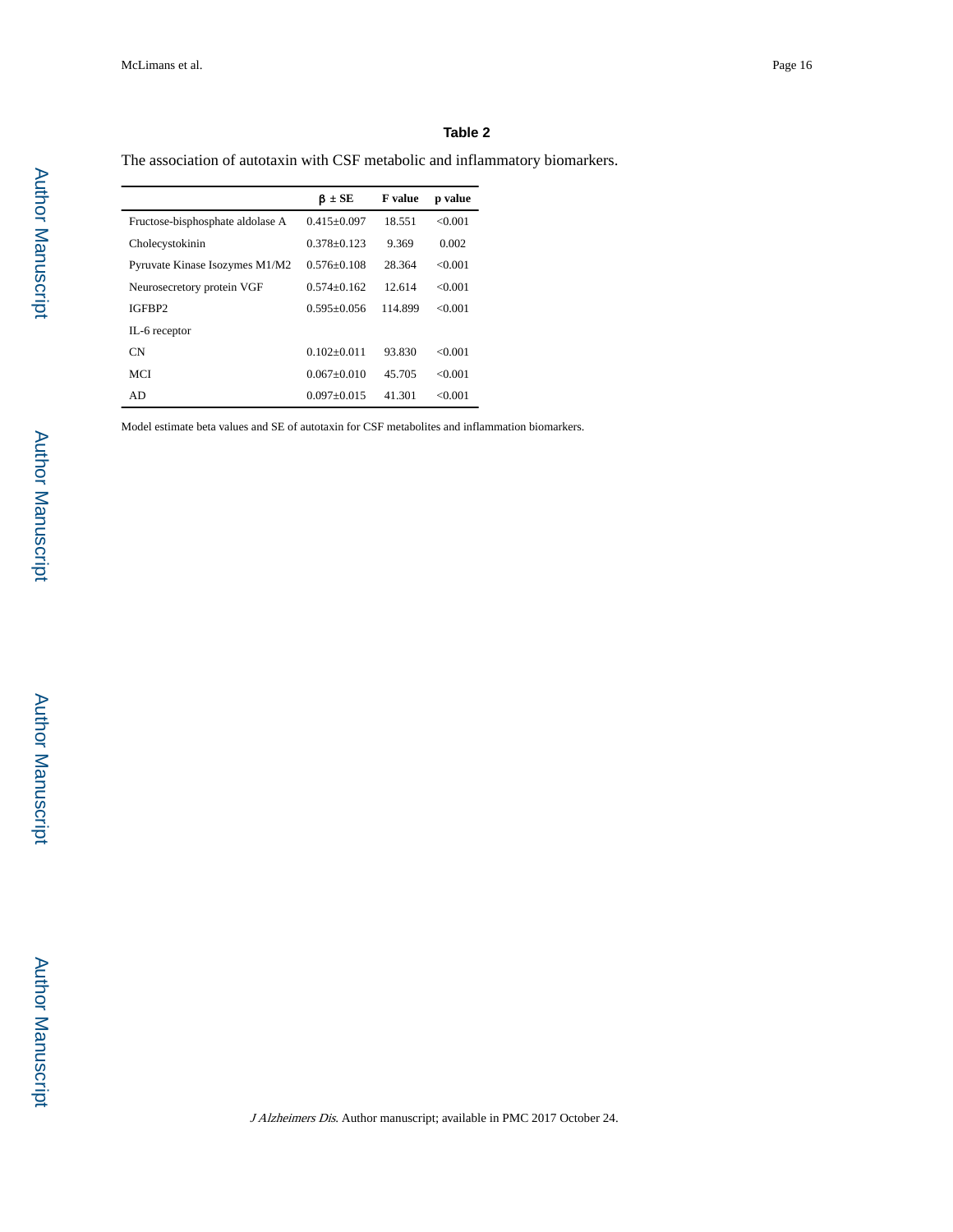# **Table 3**

The interaction of clinical diagnosis and autotaxin on prefrontal cortex thickness. The interaction of clinical diagnosis and autotaxin on prefrontal cortex thickness.

|                               |          | š                               |                | MCI                              |           | Ę                                  |
|-------------------------------|----------|---------------------------------|----------------|----------------------------------|-----------|------------------------------------|
| <b>Cortical Thickness</b>     | T value  | $\beta \pm \text{SE}$           | <b>T</b> value | $\beta \pm SE$                   | T value   | $\beta \pm SE$                     |
| Pars Orbitalis                | $-1.519$ | $-0.073 \pm 0.048$              | $-2.188$       | $-0.073 \pm 0.034$ <sup>**</sup> | $-4.253$  | $-0.230 \pm 0.054$ ***             |
| Pars Triangularis             | $-4.300$ | $-0.062 \pm 0.014$ ***          | $-1.914$       | $-0.041 \pm 0.021$               | $-4.178$  | $-0.102 \pm 0.024$ ***             |
| Rostral Middle Frontal        | $-0.073$ | $-0.001 \pm 0.013$              | $-1.592$       | $-0.028 \pm 0.018$               | $-4.180$  | $-0.090 \pm 0.022$ ***             |
| Lateral Orbitofrontal         | 3.214    | $0.046 \pm 0.014$ <sup>**</sup> | $-0.260$       | $-0.005 \pm 0.020$               | $-5.306$  | $-0.122 \pm 0.023$ ***             |
| Medial Orbitofrontal          | 1.178    | $0.020 \pm 0.017$               | $-0.664$       | $-0.014 \pm 0.021$               | $-4.922$  | $-0.127 \pm 0.026$ <sup>****</sup> |
| Caudal Middle Frontal         | $-1.208$ | $-0.015 \pm 0.013$              | 1.146          | $0.021 \pm 0.019$                | 0.667     | $0.014 \pm 0.021$                  |
| Superior Frontal              | $-3.596$ | $-0.062 \pm 0.017$ **           | 0.178          | $0.004 \pm 0.025$                | $-1.705$  | $-0.050 \pm 0.029$                 |
| Frontal Pole                  | 1.153    | $0.023 \pm 0.020$               | 1.378          | $0.034 \pm 0.025$                | $-10.925$ | $-0.344 \pm 0.031$ <sup>***</sup>  |
| p<0.05,                       |          |                                 |                |                                  |           |                                    |
| ${\rm p}\!\!<\!\!0.01,$<br>** |          |                                 |                |                                  |           |                                    |
| de sée sée                    |          |                                 |                |                                  |           |                                    |

\*\*\* p<0.001

J Alzheimers Dis. Author manuscript; available in PMC 2017 October 24.

Model estimate beta values and SE of autotaxin for prefrontal CT ROI. T values are for each clinical group. For each ROI, Holm-Bonferroni correction required successive p values of 0.017, 0.025, and<br>0.050 for a given diagn Model estimate beta values and SE of autotaxin for prefrontal CT ROI. T values are for each clinical group. For each ROI, Holm-Bonferroni correction required successive p values of 0.017, 0.025, and 0.050 for a given diagnostic group fit-line to be considered significant.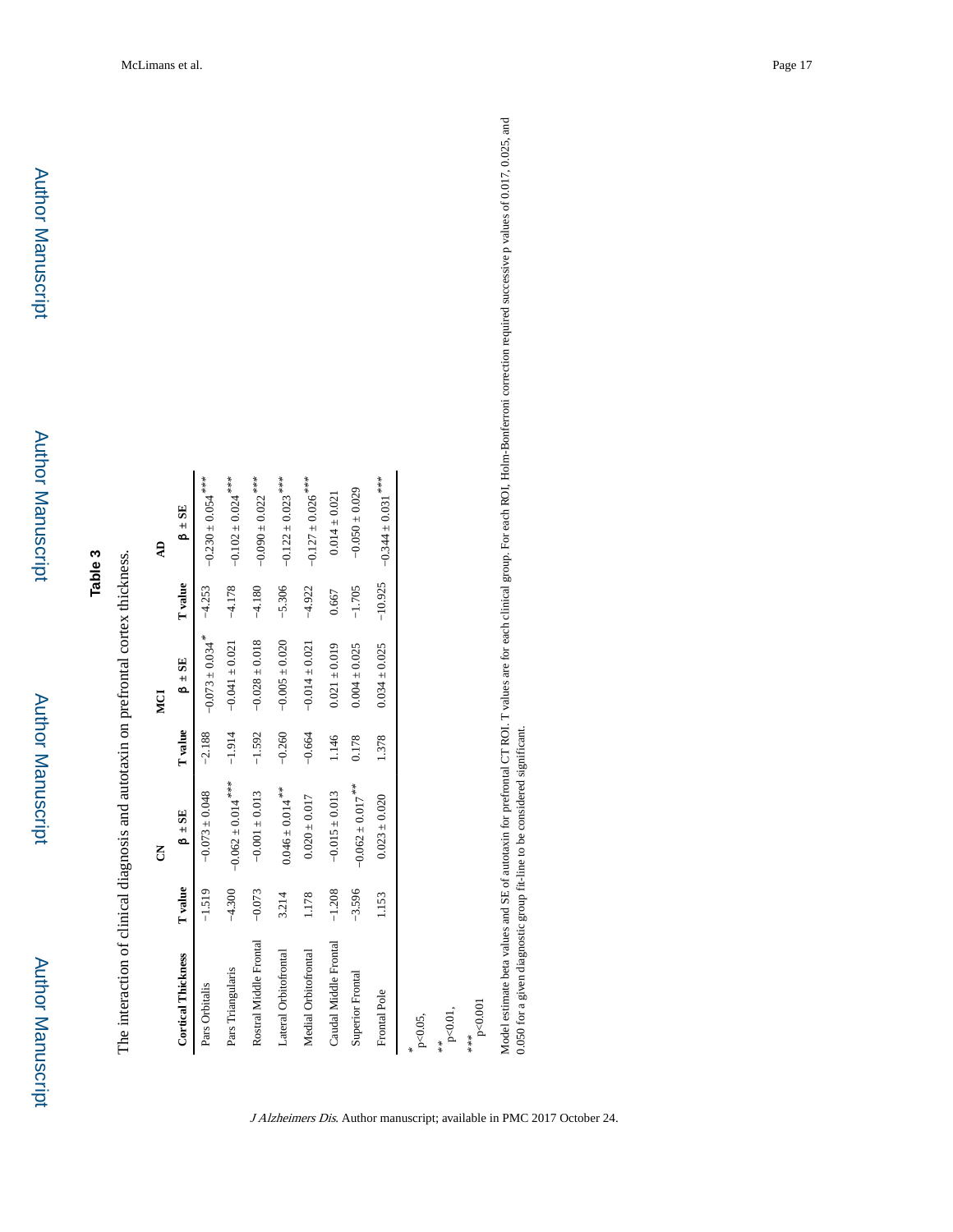#### **Table 4**

The association of autotaxin with cognitive indices.

| <b>Cognitive Parameter</b> | F value | p value | $\beta \pm SE$     |
|----------------------------|---------|---------|--------------------|
| ADAS-cog11                 | 1 251   | 0.264   | $1.802 + 1.611$    |
| $CDR$ -sob                 | 0.831   | 0.363   | $0.405 + 0.444$    |
| <b>Executive Factor</b>    | 4.215   | 0.037   | $-0.464 + 0.222$   |
| <b>Memory Factor</b>       | 4.222   | 0.041   | $-0.333 \pm 0.056$ |
| MMSE                       | 0.054   | 0.816   | $0.230 + 0.606$    |

Model estimate beta values and SE of autotaxin for global indices and the executive function and memory factors. Bolded text indicates results with a significant p value.